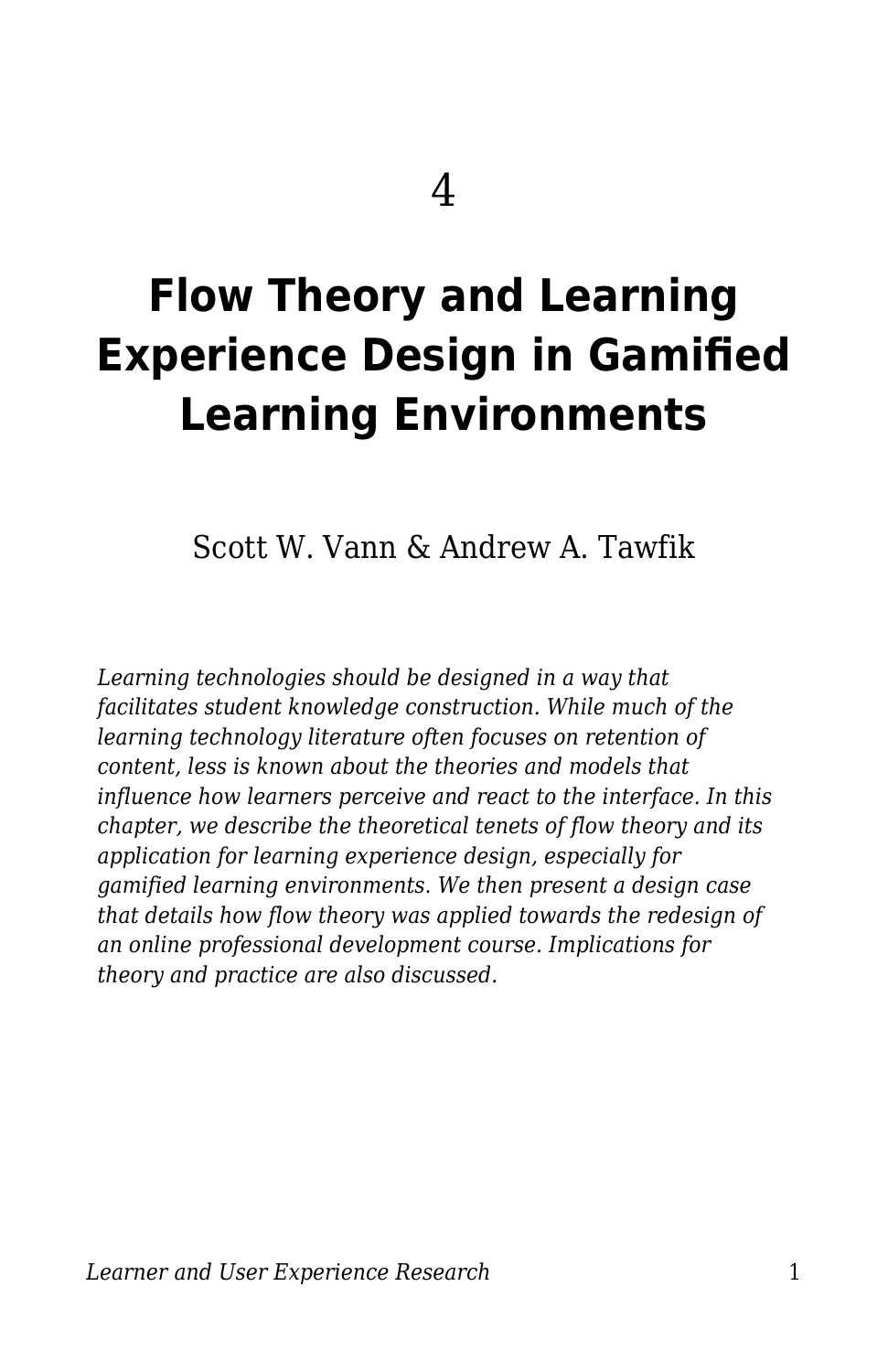## **1. Introduction**

To date, various theories and models describe effective ways to implement learning technologies within classroom settings (Tosuntaş et al., 2015). Other theories and models describe how to best design interfaces in ways that supports constructivist principles, including self-directed learning (Ge et al., 2016; Loyens et al., 2008), scaffolding strategies (Kim et al., 2017), and collaborative learning approaches (Chen et al., 2018). Indeed, the empirical studies based on these theories or models underscore the importance of learning principles in supporting student success.

While much of the learning technology research is often focused on the student outcomes, less emphasis has been placed on the role of learning experience design (LXD). That is, how the interface design aligns with principles of human-computer interaction and learning processes to support student knowledge construction. As such, designers that approach the interface from only a learning theory perspective may encounter unforeseen obstacles due to user experience (UX) challenges. For example, a design might technically apply soft scaffolding but fail to do so in a way that is conducive for fluid navigation. Similarly, an interface could apply the First Principles of Instruction (Merrill, 2018) but overlook the role of aesthetics and error prevention during the design process. While learning theory provides the foundation for how one constructs knowledge and engages in meaning-making, an equally important part is how the interface design mediates that process for the learner. A failure to consider both equally is disruptive to knowledge construction and thus renders the technology ineffective for meaningful learning.

This chapter argues that flow theory is an approach that equally describes the learning process and user-experience. Flow theory describes the state of flow in which learners are so engrossed in an activity that they lose sense of time and no other activity matters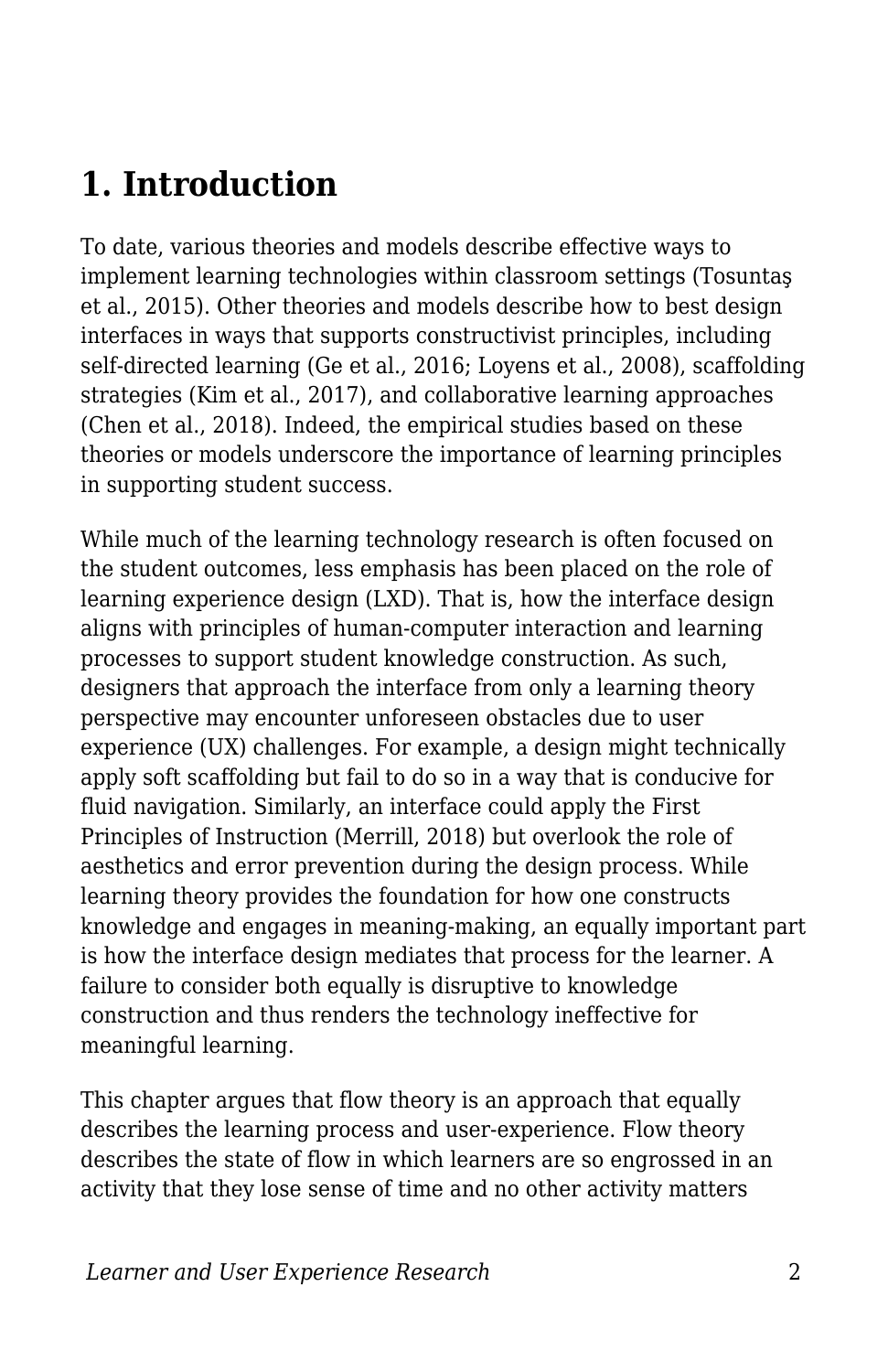during that time. While in this mental state of flow, self-consciousness can fade and the sense of time can become distorted (Csikszentmihalyi, 1991). During this state of flow, learners' engagement is often high and they have intense concentration on the task. Moreover, the theory includes cognitive elements, such as feedback immediacy and focused attention, in addition to affective constructs (engagement, self-rewarding experience). In doing so, the theory describes the cognitive processes that influence learning, while also providing a purview to understand the human-computer interaction elements of interface design.

To better understand LXD, this chapter will describe the theoretical foundations of flow theory (Guo et al., 2016) and its implications for interface design. In terms of the latter, the chapter will detail a design case (Boling, 2010) about how the engagement construct within flow theory was applied towards LXD in a gamified learning environment.

## **2. Flow Theory**

One of the principal theories associated with engagement and gamification is flow theory, also known as optimal experience theory (Guo et al., 2016). Csikszentmihalyi's (1975) research sought to understand how performers expend considerable energy and time on their activities. His research coined the term flow experience whereby concentration, interest, and enjoyment are experienced simultaneously (Csikszentmihalyi, 1997). The theory further argues that three channels exist for learning: boredom channel, flow channel, and frustration channel (Sharek & Wiebe, 2011). As a learner proceeds through a task, one's flow state is likely to be preserved if the task difficulty increases to match the developing skills. Furthermore, the "boredom area" will result if the challenge fails to increase as the learner's skills and ability develops. In the boredom channel, the individual is not interested in the task and quickly disengages from the activity. Alternatively, an individual can fall into

*Learner and User Experience Research* 3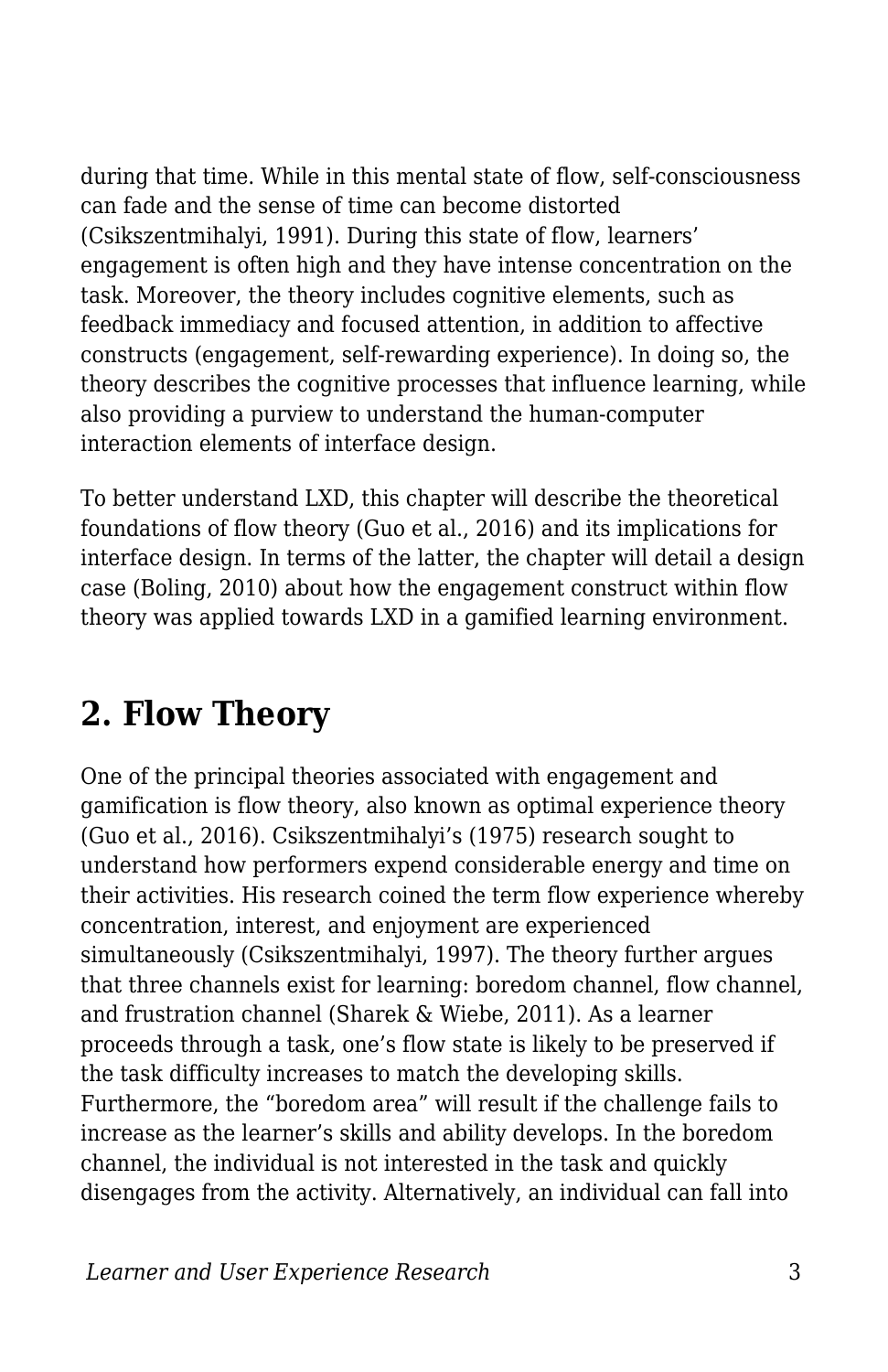the frustration area if their skill/ability level is not comparable to the difficulty inherent within the task. The tasks within the frustration channel may be of interest to her or him, but the task becomes so challenging that they lose motivation to persist. The goal is for the activity to fall between these channels so that interest and challenge is maintained over time (Csikszentmihalyi, 1991).



*Note*. Adapted from Csikszentmihalyi (1990).

In many cases, learners begin a new task with a knowledge gap and low set of skills; therefore, their task should correspond with an appropriate level of challenge in order to maintain within the flow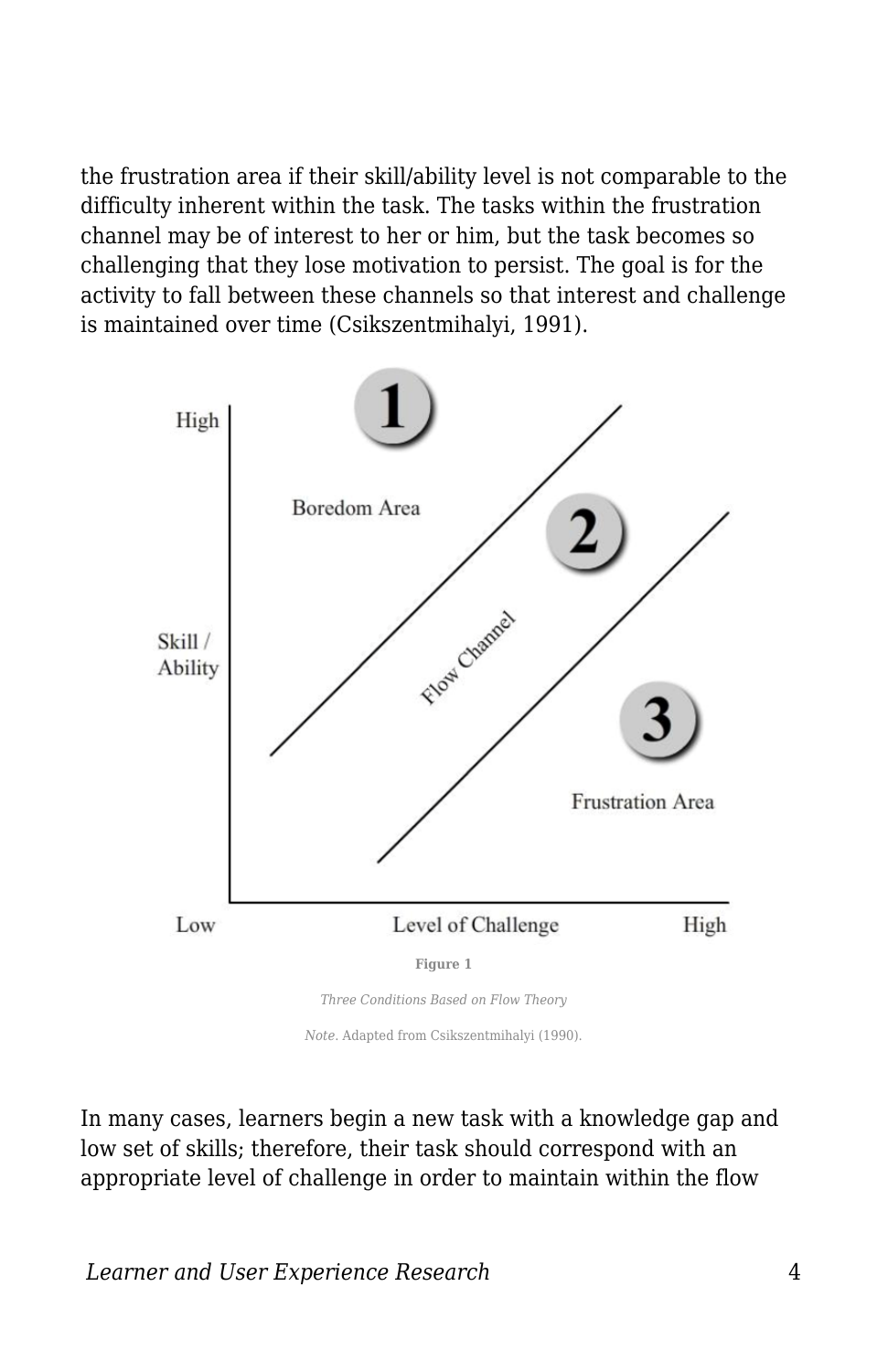channel. Csikszentmihalyi (1990) further argues:

"... when culture succeeds in evolving a set of goals and rules so compelling and so well matched to the skills of the population that its members are able to experience flow with unusual frequency and intensity, the analogy between games and cultures is even closer. In such a case we can say that the culture as a whole becomes a 'great game' " (Csikszentmihalyi, 1990, p. 81).

While in this mental state of flow, an individual's self-consciousness is minimized and perceptions of time are distorted (Csikszentmihalyi, 1997). It is during this state of flow that their engagement is high, and they have an intense concentration on the task.

#### **2.1. Dimensions of Flow in Learning Experience Design (LXD)**

As the theory evolved, Csikszentmihalyi (1991, 1997) defined the following eight dimensions of flow to define optimal flow performance:

- Clear goals and immediate feedback
- Equilibrium between the level of challenge and personal skill
- Sense of potential control
- Merging of action and awareness
- Focused concentration
- Loss of self-consciousness
- Self-rewarding experience

The first construct of flow theory includes clear goals and immediate feedback. The implementation of this construct through learning experience design allows the learner to know what is expected of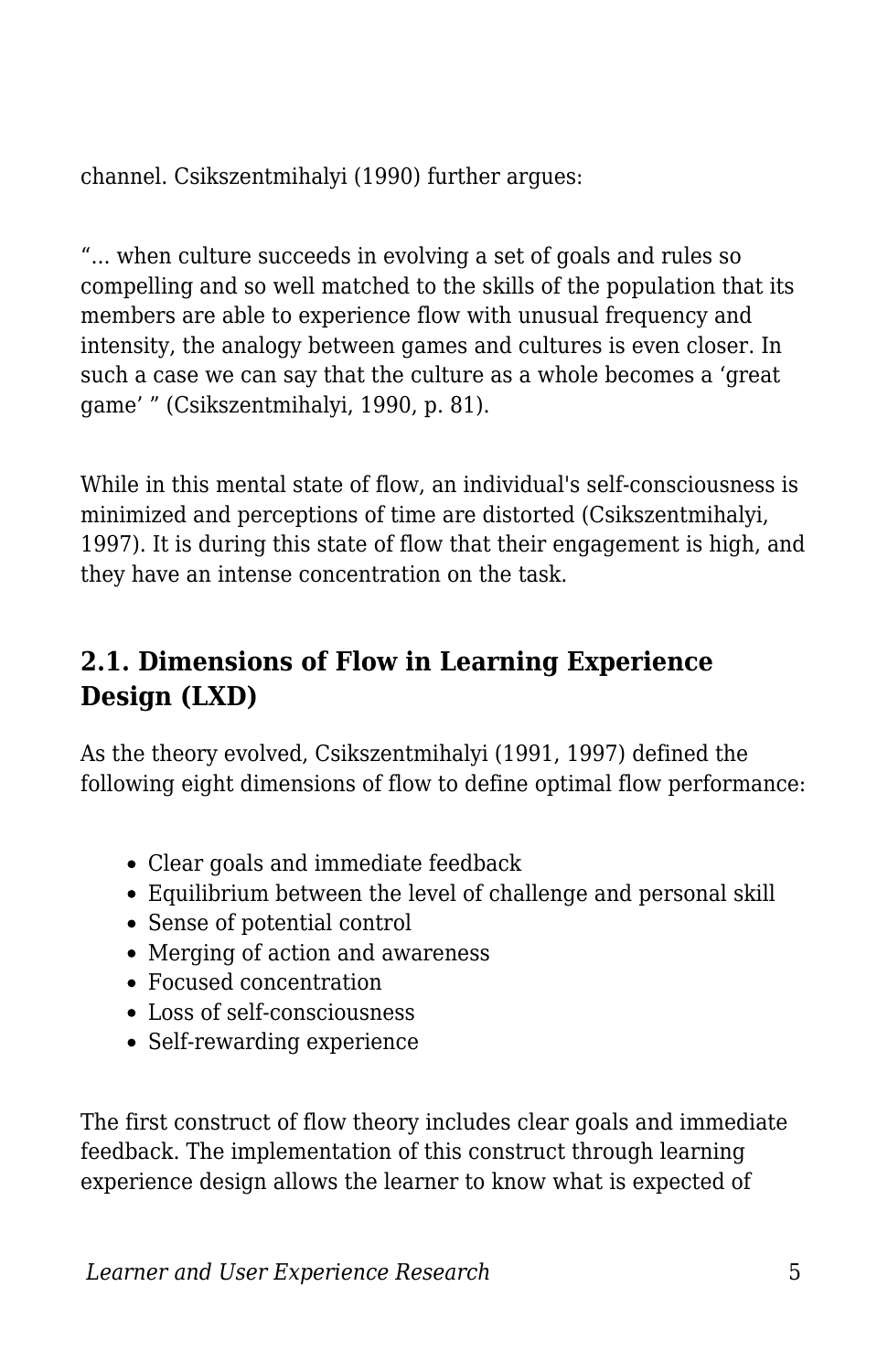them and receive instantaneous assessment on their performance. The sense of anticipation resulting from feedback is an important aspect of sustaining flow. Clear goals and feedback immediacy is balanced with the second construct: equilibrium between the level of challenge and personal skills. The experience should be designed in a balanced way where the challenge is comparable to the skillset of the learner. If the challenge is too demanding, the learner can get frustrated or easily bored with the task. In terms of interface design, the user should feel engaged by the task but not overwhelmed by the design or learning requirements. The next construct necessitates the design include a sense of potential control that engenders investment with the task at hand and thus makes the activity relevant to the learner. Collectively, these constructs describe elements of learner control and engagement.

The above elements of flow set the stage for an altered state that sustains the flow experience. The fourth requirement of flow design includes merging of action and awareness. In order for a learner to experience flow, they should be completely absorbed in the task at hand. In terms of LXD, interface designs that do not facilitate fluidity in learning are likely to disrupt flow. The previous construct mirrors the next construct of focused concentration; that is, being locked into a task creates an optimal environment for flow to occur. By experiencing high levels of increased concentration, learners become absorbed in the activity and enter into a state of flow. The interface should thus balance design features that allows a user to progress in their learning journey, while also limiting distracting information that may preclude sustained attention. Over time, the design helps learners to engage in a loss of self-consciousness whereby they becomes so immersed in the task they lose awareness of their surroundings. Moreover, flow experience design is also characterized by time distortion due to the high levels of concentration. The flow experience is therefore perceived as a self-rewarding experience. If the goals are clearly defined and obtainable by the learner, the task becomes autotelic and an intrinsically rewarding activity.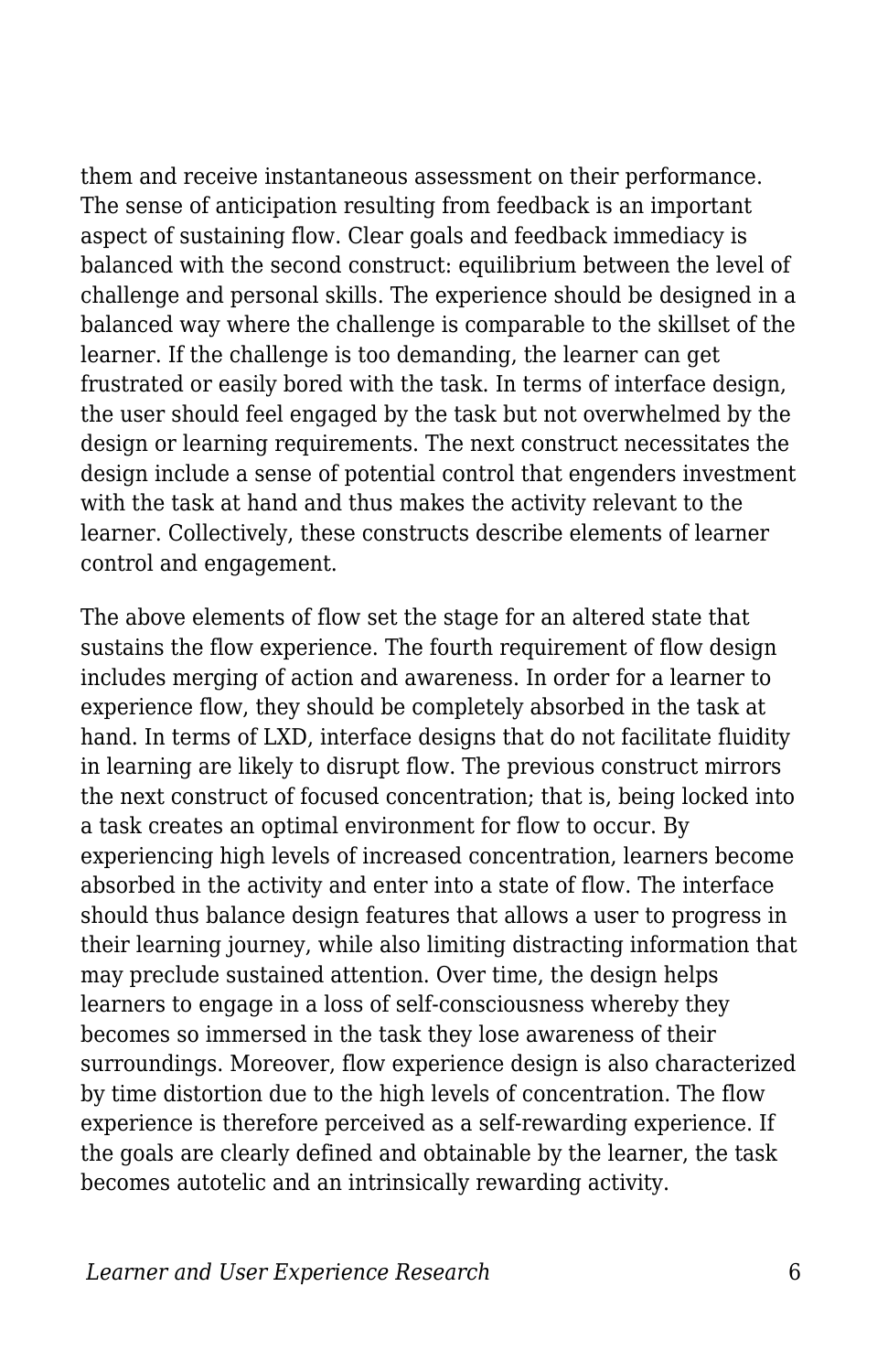#### **2.2. Learning Experience Design and Flow Theory in Game-Based Learning**

According to the literature, researchers argue that individuals participate in an activity with a fuller sense of self-initiation if they find the activity to be interesting and engaging (Choi et al., 2007; Guo et al., 2016; Holyoke & Larson, 2009). To better leverage this affective component, research studies have sought to explore the degree to which gamification can improve learning outcomes within higher education (Breuer & Bente, 2010; Hanus & Fox, 2015; Rawendy et al., 2017). Indeed, one of the core purposes of gamification is to use design principles from games to make learning a more positive and enjoyable experience (Baxter et al., 2015). In line with gamified approaches, flow begins with recognizing and expounding one's goals and creating actionable objectives to attain those goals (Antonaci et al., 2018; Liu et al., 2017). For example, a well-developed game supports flow because it affords a challenging, goal-oriented activity as one moves towards an attainable, objective goal (Moneta & Csikszentmihalyi, 1996). Games also provide the individual with autonomy and control over the learning experience. Research has shown a direct link between increased levels of engagement and the introduction of gamification elements to learners in online courses (Buckley & Doyle, 2016; Hanus & Fox, 2015).

### **3. Design Case of Flow Theory and LXD**

As noted earlier, the theoretical tenets of flow theory align well with gamified approaches to learning. In the section that follows, we detail a design case that describes how the principles of flow theory were applied towards the gamification of a professional development course. The following design case describes the constraints, tensions, and decisions as part of the overall design experience of the artifact (Boling, 2010). Specifically, we describe how features such as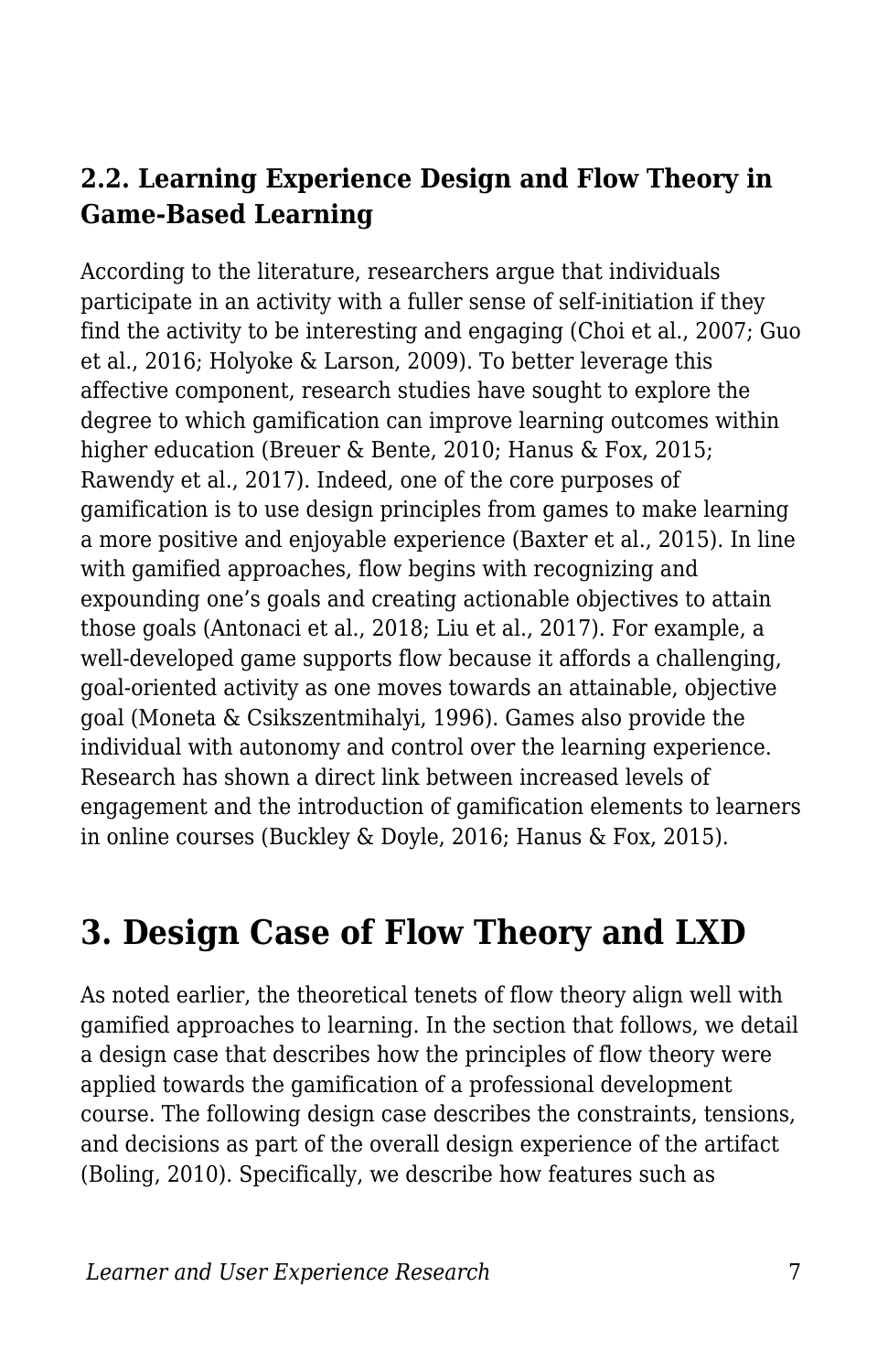leaderboard, adaptive release, and other tools facilitated states of flow especially as it relates to engagement.

#### **3.1. Stakeholders**

Studies show that higher education institutions continue to expand their online programs to meet student demand for distance courses (Brinkley-Etzkorn, 2018). Online education in a web-based format is thus the fastest-growing segment of higher education in the United States; two-thirds of higher educational institutions offer courses using this approach (Bozkurt et al., 2015). In response, faculty are now encouraged to design and migrate their courses to digital formats. This creates a need for professional development defined as organized opportunities designed to enhance faculty practice (Belland et al., 2015; Nathan & Petrosino, 2003). Professional development is especially important for online faculty because it allows them to work together, share ideas, and reflect on various teaching strategies using the new technology (Zygouris-Coe & Swan, 2010). Indeed, there is a vast amount of literature on the importance of providing adequate professional development to faculty so they are properly prepared to teach online (Elliott et al., 2015; Weschke & Canipe, 2010; Wingo et al., 2017). For these reasons, faculty continue to engage in professional development to align their instruction with the shifting educational landscape. At the same time, trainers are needed to provide professional development in a way that is engaging and effective for faculty.

#### **3.2. Context**

The design case took place at a southeastern urban research university with approximately 23,000 students and 1,400 faculty within 13 colleges and schools. The university offers over 250 areas of study and over 120 different degree programs. The university is accredited by the Southern Association of Colleges and Schools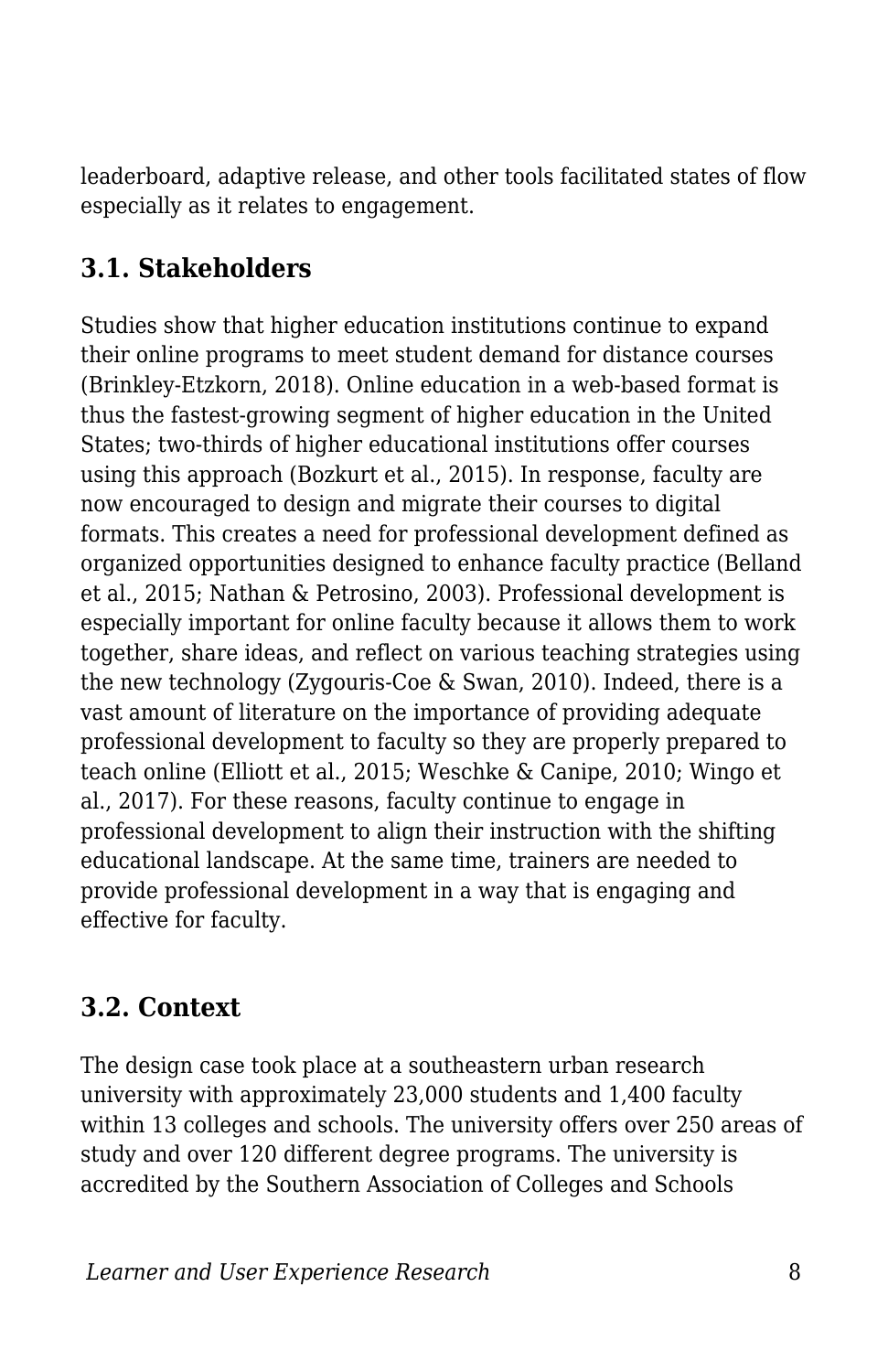Commission on Colleges (SACSCOC). The university offers over 70 different fully online programs, many which are nationally ranked in their disciplines. In line with prior studies (Brinkley-Etzkorn, 2018; Elliott et al., 2015; Herman, 2012), faculty members at this institution commented on being dissatisfied with the current professional development opportunities for online instruction within the institution. In this design case, many of the university' PD opportunities were not on-demand, seen as irrelevant to the targeted audience, and perceived as boring.

As a researcher and a practicing instructional designer, the first author is often faced with the challenge to foster engagement in professional development within higher education contexts. The researcher believed that flow theory and related empirical evidence supported the idea that gamification can be used to engage faculty in professional development opportunities. Additionally, the first author believed this information would provide great value not only to researchers and instructional designers, but also to the institution's professional development initiatives. Specifically, faculty could develop their own engaging course content and instructional strategies that could directly impact student success.

#### **3.3. Course Description**

The institution originally offered traditional face-to-face professional development sessions. However, the traditional face-to-face onboarding was poorly attended and failed to support faculty working remotely. Eventually, due to the sizable growth of new online programs at the university and increase of educators operating remotely, the institution decided all faculty onboarding would be conducted online. As digital learning options increased, the institution leveraged an initiative called the Universal Design for Learning (UDL) to support teachers as they design classes for all learners. The UDL content was therefore digitized and incorporated within the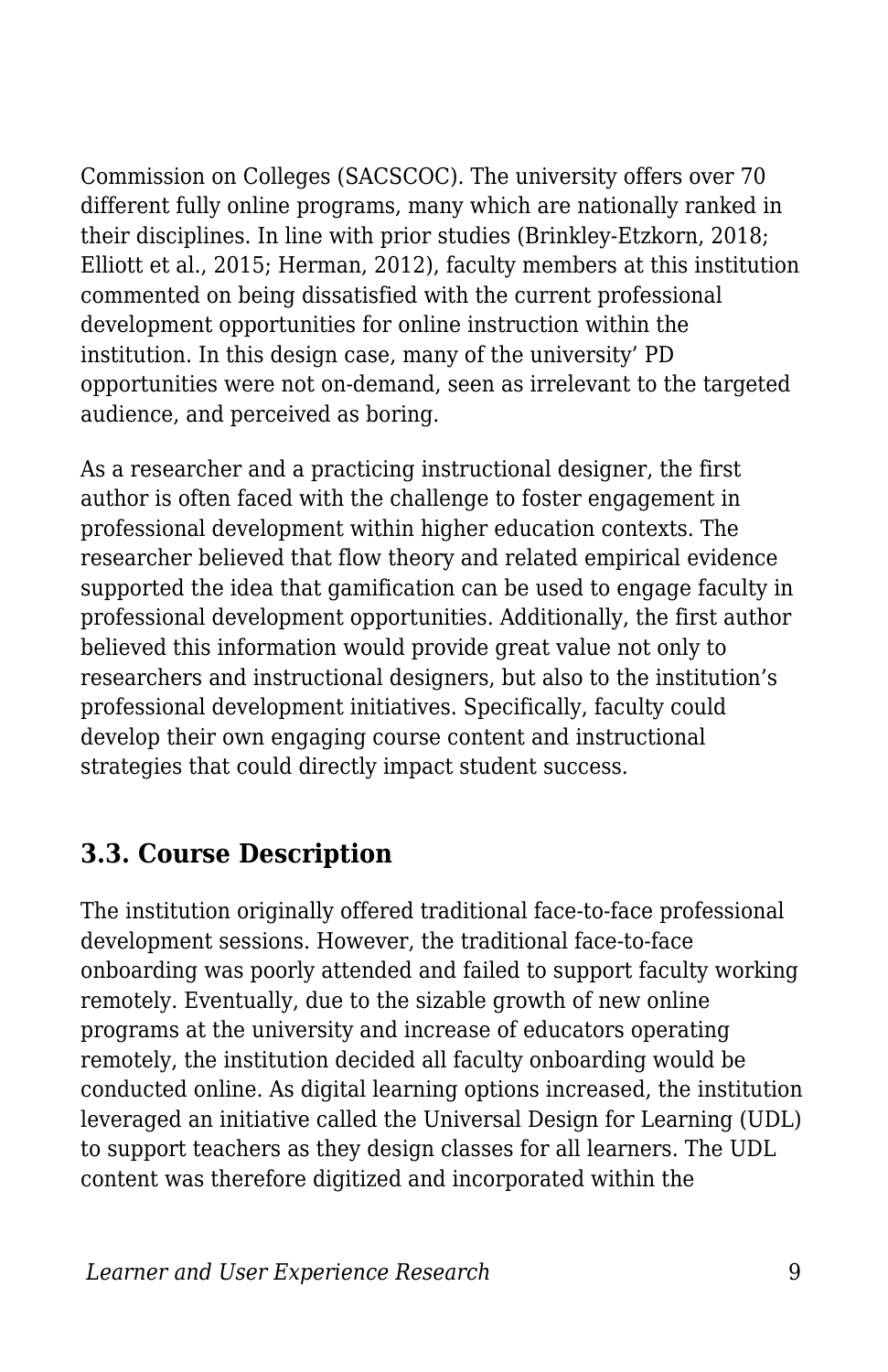university's LMS into an asynchronous, self-paced professional development course for online instructors. As we will describe later, the UDL's online, professional development course was specifically redesigned using elements of flow theory and gamification.



*Welcome Page From the Gamified PD Course of Universal Design for Learning*

The course had the following organization. After watching an online video orientation on how to navigate the professional development course, faculty were given access to the materials by the Center for Innovative Teaching and Learning (Figure 2). The introduction video to the professional development also explained the various gamification elements added to the course (badging, leaderboards, content leveling, etc.) and how they are applied to the learning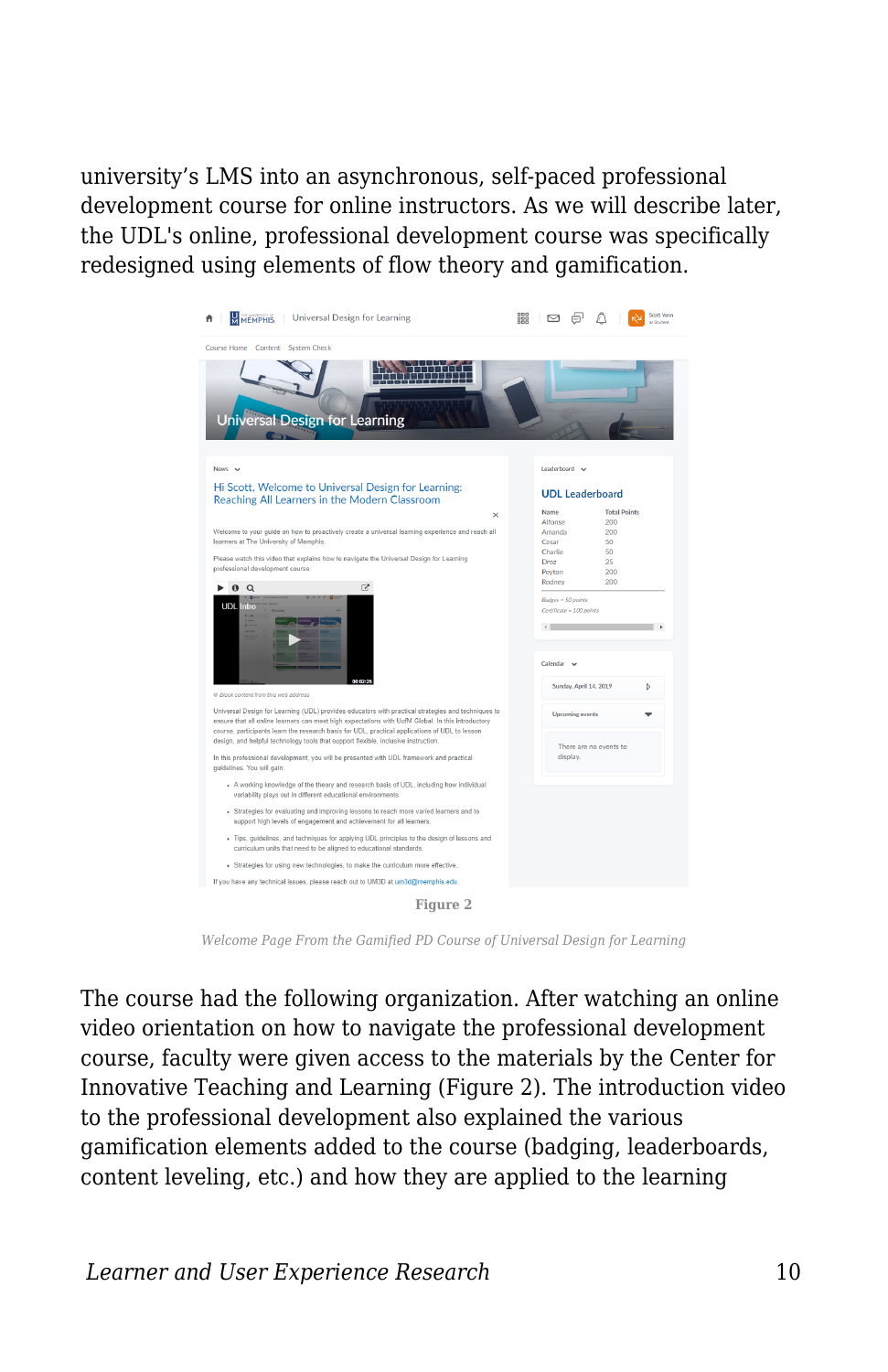objectives. The course, titled "Reaching All Learners," consists of four instructional modules: (a) Introduction to Universal Design for Learning, (b) Engagement – The Why of Learning, (c) Representation – The What of Learning, and (d) Action & Expression – The How of Learning. The course corresponded with the following learning goals:

- A working knowledge of the theory and research basis of UDL that includes how individual variability plays out in different educational environments.
- Strategies for evaluating and improving lessons to reach more varied learners and to support high levels of engagement and achievement for all learners.
- Tips, guidelines, and techniques for applying UDL principles to the design of lessons and curriculum units that need to be aligned to educational standards.
- Strategies for using new technologies, to make the curriculum more effective.

Each instructional module was self-paced and took participants an estimated 10-15 minutes to complete. Participants were presented with the research basis for UDL, practical applications of UDL to lesson design, and helpful technology tools that support flexible, inclusive instruction. Additionally, the course provided online faculty with practical strategies and techniques to ensure that all online courses at the university met the high expectations of online learning at the institution. Before starting the first instructional unit, learners were also presented with a pre-knowledge check that assessed their prior knowledge of UDL principles within the "Getting Started" module. This pre-assessment pulled questions from various knowledge checks within the course. At the end of each module, a comprehensive knowledge check of that module was provided using multiple choice questions. The assessments were designed with unlimited attempts, but learners could advance to the next module only after scoring an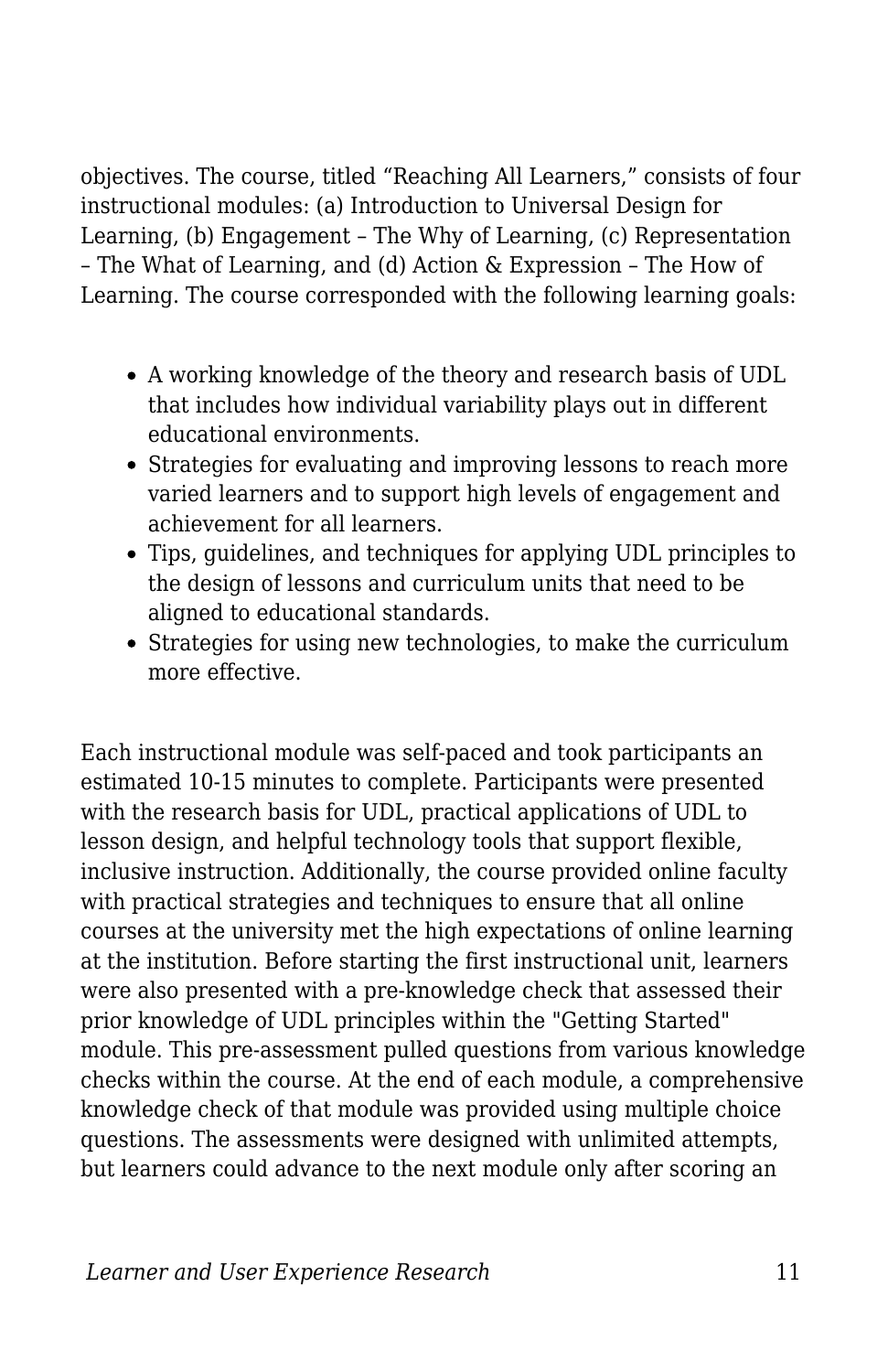80% or higher.

#### **3.4. Rationale for Flow Theory**

The professional development's design sought to increase faculty's engagement using gamification elements and flow theory within the course to improve faculty's understanding of UDL. The design choice was based on prior studies that show gamification increases learners' engagement within various online settings (Brigham, 2015; Buckley & Doyle, 2016; Kuo & Chuang, 2016; Mekler et al., 2017). The portion of the research on gamification-based learning is specifically grounded in the theoretical framework of flow theory, which includes the principle of learner engagement (Csikszentmihalyi, 2014; Dicheva et al., 2015; Kuo & Chuang, 2016). In line with the literature (Landers et al., 2017), gamified elements were chosen to place the faculty member at the center of learning and promote engagement within the professional development course. By affording decision making opportunities and creating challenges throughout the course, the learner adopted more ownership of their knowledge construction.

#### **3.5. Course Design Using Flow Theory and Gamified Learning**

Multiple design elements were included to support flow theory and gamified learning. As participants progressed within the online professional development (PD) course, instant feedback mechanisms were used in the course to maintain their flow. Once a participant completed a knowledge check, they were immediately provided the results and feedback on the questions that were missed. The missed questions provided information on where participants could locate relevant content within the course. Successfully completing the knowledge check in the module awarded the participant the badge for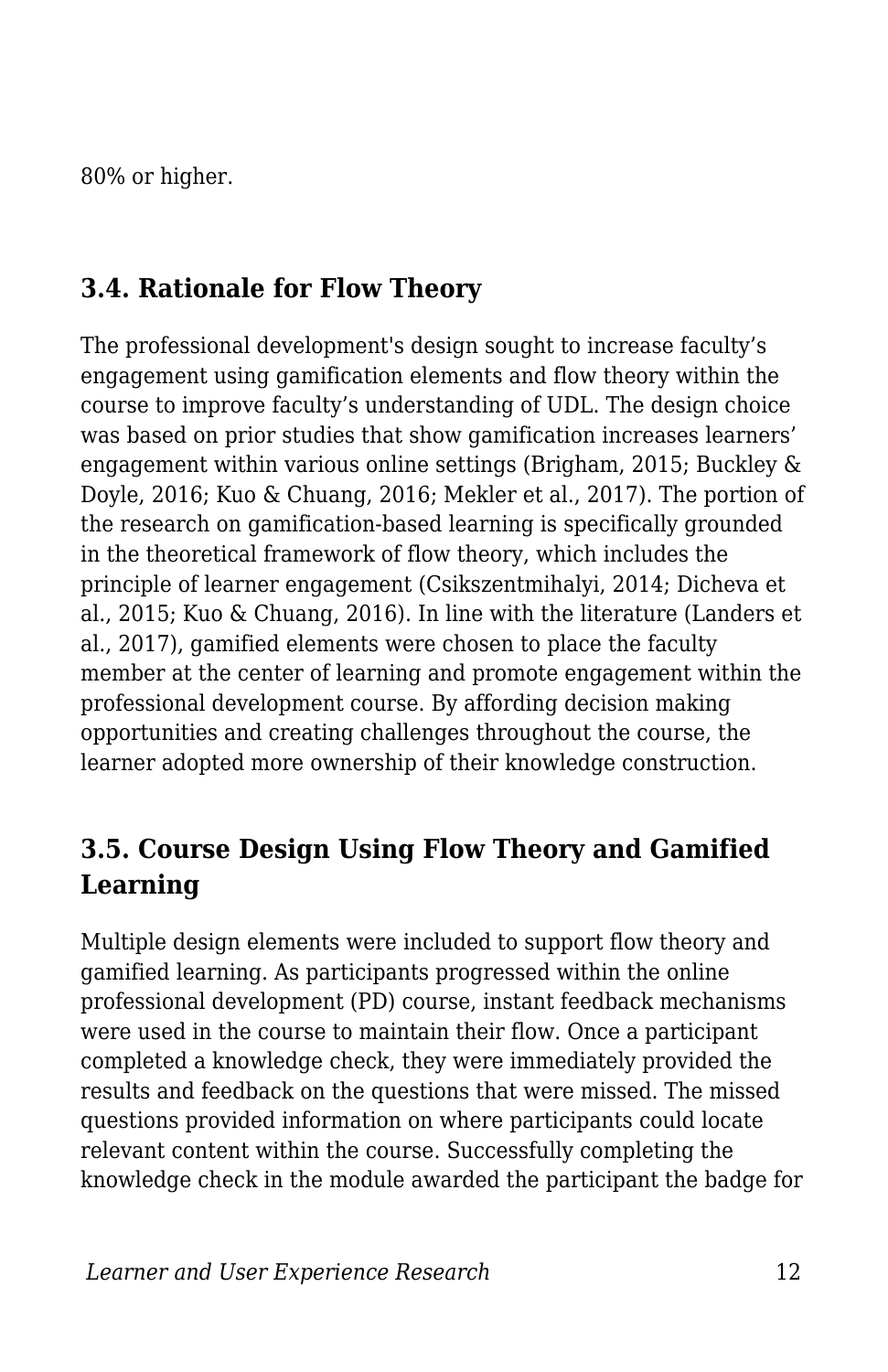the associated UDL competency. Badges were displayed as icons and served as a visual representation when mastery had been achieved on a particular concept. Additionally, the participant was also awarded points for each badge obtained and associated point values were added to the course leaderboard. Once a participant successfully obtained all the badges within the instructional module, a certificate of completion was automatically generated and awarded to the participant.

The design of the online PD used additional gamification elements (badging, leaderboard, content leveling, and certificate of completion) to promote engagement and create an optimal learning environment for a flow state to occur. Each instructional module had an associated badge based on a set amount of points that could be earned once the module was successfully completed (Figure 3). By incorporating attainable goals through badging, this feedback provided the learners with short term sustained engagement (Brigham, 2015; Hamari, 2017). Related literature explains how badges might further drive motivation in the short term by presenting learners with specific tasks which unlock extrinsic awards (Kyewski & Krämer, 2018). Therefore, the badges were micro-learning goals that allowed the learners to perceive a sense of achievement and progression as they were awarded for completed modules. By being presented with smaller challenges, the badges design supported short term concentration on tasks and thus supported flow.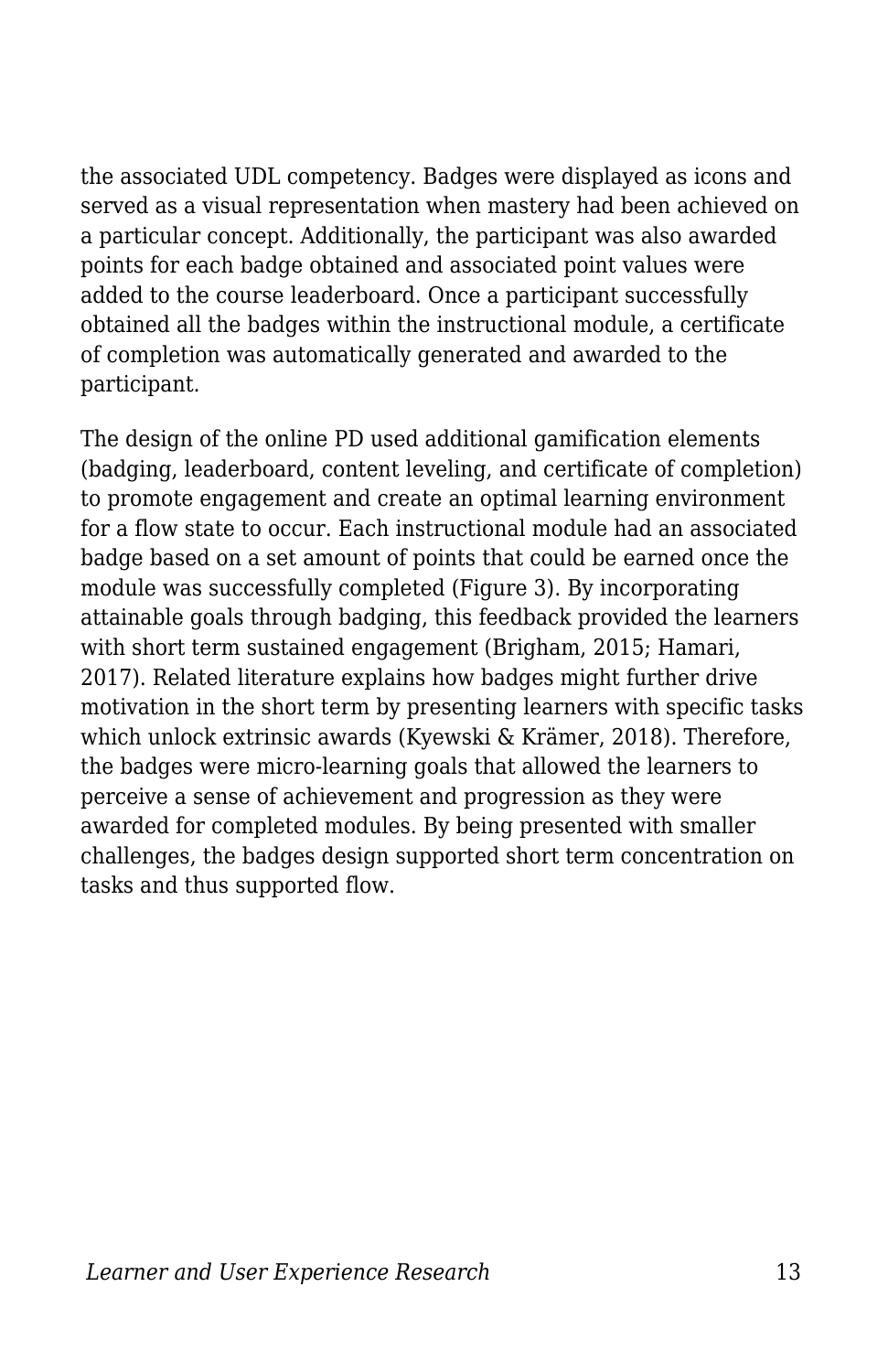| My Awards           | <b>View Available Awards</b>                                                                                                                                            |     |               |                           |
|---------------------|-------------------------------------------------------------------------------------------------------------------------------------------------------------------------|-----|---------------|---------------------------|
| Search awards       | ρ                                                                                                                                                                       | All | <b>Badges</b> | <b>Certificates</b>       |
| <b>Certificates</b> |                                                                                                                                                                         |     |               | Show all available awards |
|                     | UDL Certificate of Completion<br>This certificate of completion is for successfully completing UM3D's Universal Design for Learning professional<br>development course. |     |               |                           |
| <b>Badges</b>       |                                                                                                                                                                         |     |               |                           |
|                     | <b>√</b> UDL Engagement Badge<br>Award for completing Engagement: The WHY of Learning                                                                                   |     |               |                           |
|                     | $\checkmark$ UDL Basics Badge<br>Award for completing UDL Basics in Universal Design for Learning                                                                       |     |               |                           |
|                     | <b>UDL Representation Badge</b><br>✓<br>Award for completing Representation: The WHAT of Learning                                                                       |     |               |                           |
|                     | <b>√</b> UDL Action/Expression Badge<br>Award for completing Action/Expression: The HOW of Learning                                                                     |     |               |                           |
|                     | Figure 3                                                                                                                                                                |     |               |                           |

*The Badges Available to a Participant Within the Universal Design for Learning Gamified Online PD*

A leaderboard was also applied to the course and displayed as a widget on the homepage, which informed each participant how their colleagues performed within the class. Each badge earned within the course and certificate awarded at the end contained a set point value. After a badge was awarded to the participant, the leaderboard was updated to reflect the points obtained. The leaderboard was used to examine the relationship of gamification's competitive aspect to increased flow and engagement within the PD course. According to the literature, leaderboards have had varied results on increasing engagement in online learning (Kuo & Chuang, 2016; Özhan & Kocadere, 2020). Throughout the PD, some learners checked the leaderboard routinely to compare their score against their peers. The leaderboard thus provided increased engagement by allowing learners to compare their achievements with their peers in a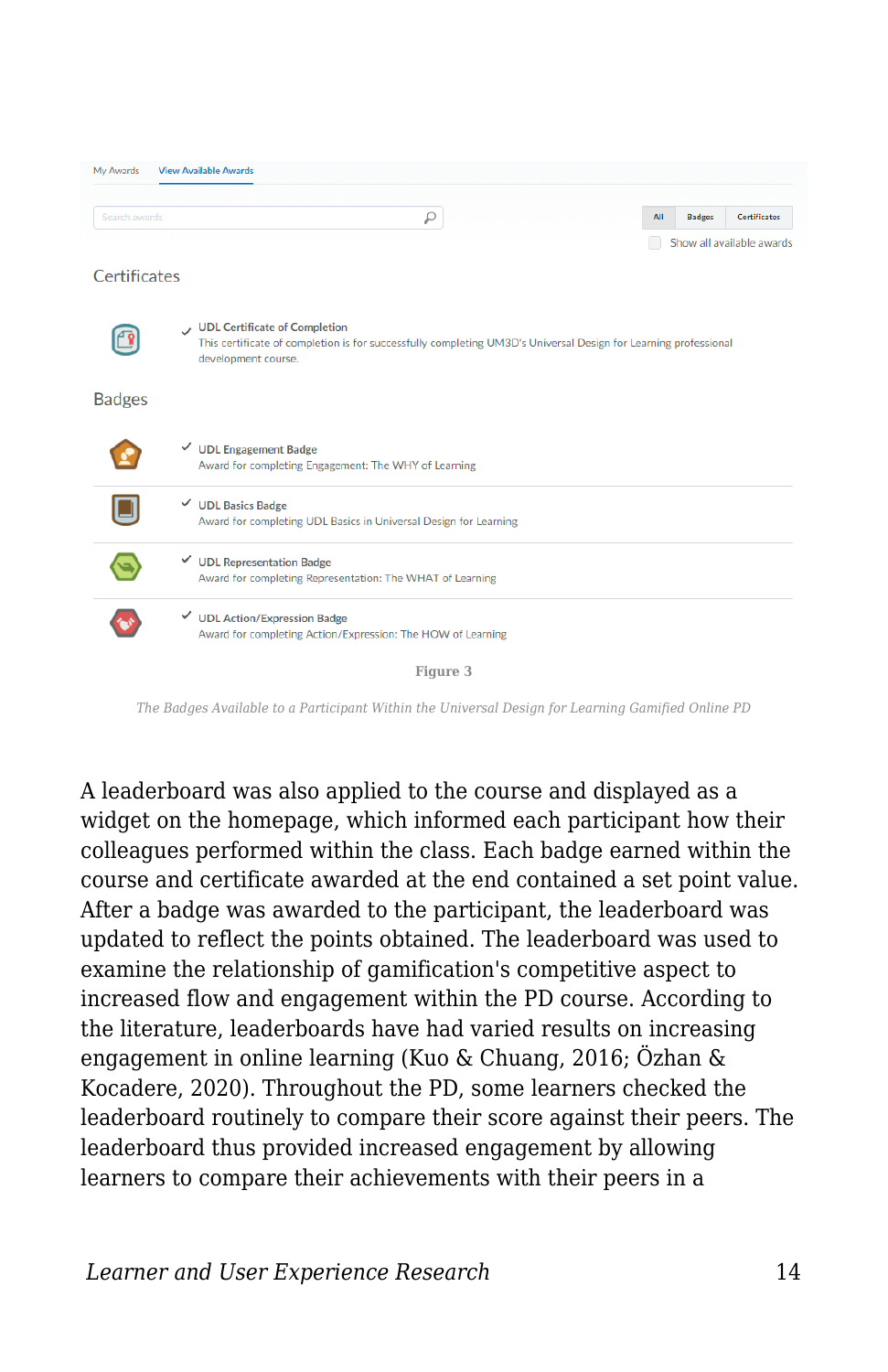communal setting. The focus on obtaining points to increase their communal ranking on the leaderboards produced competition that may have renewed interest in completing tasks, increased engagement, and therefore prevented learners from drifting into the boredom channel. Our research study may have vindicated previous research results showing that a sense of self-reward and task-based challenges provide an optimal state for flow to occur (Csikszentmihalyi, 1991, 2014).

To avoid the frustration channel, content leveling was also included to segment the PD (Mayer & Moreno, 2003; Su, 2016). Content leveling was achieved by applying release conditions to the modules, which were linked to learning competencies within the PD. For example, the module on "Representation: The What of Learning" would not be unlocked until the competency was completed for "Engagement: The Way Learning" (Figure 4). As noted earlier, a competency is achieved by scoring an 80% or better on the knowledge check assessment within the module. The PD was purposely designed with segmentation in mind, allowing for the learner to stay within the optimal channel of flow and releasing content at the ideal time. By providing content leveling through segmentation, the participant could avoid the boredom channel by not having to wait on additional content to be released. Furthermore, the participants were provided with a clear sense of progression and earned points by "leveling up" with the release of the corresponding badge and next module of content. By providing clear goals and immediate feedback on level completion, the design was able to facilitate and sustain flow for the user.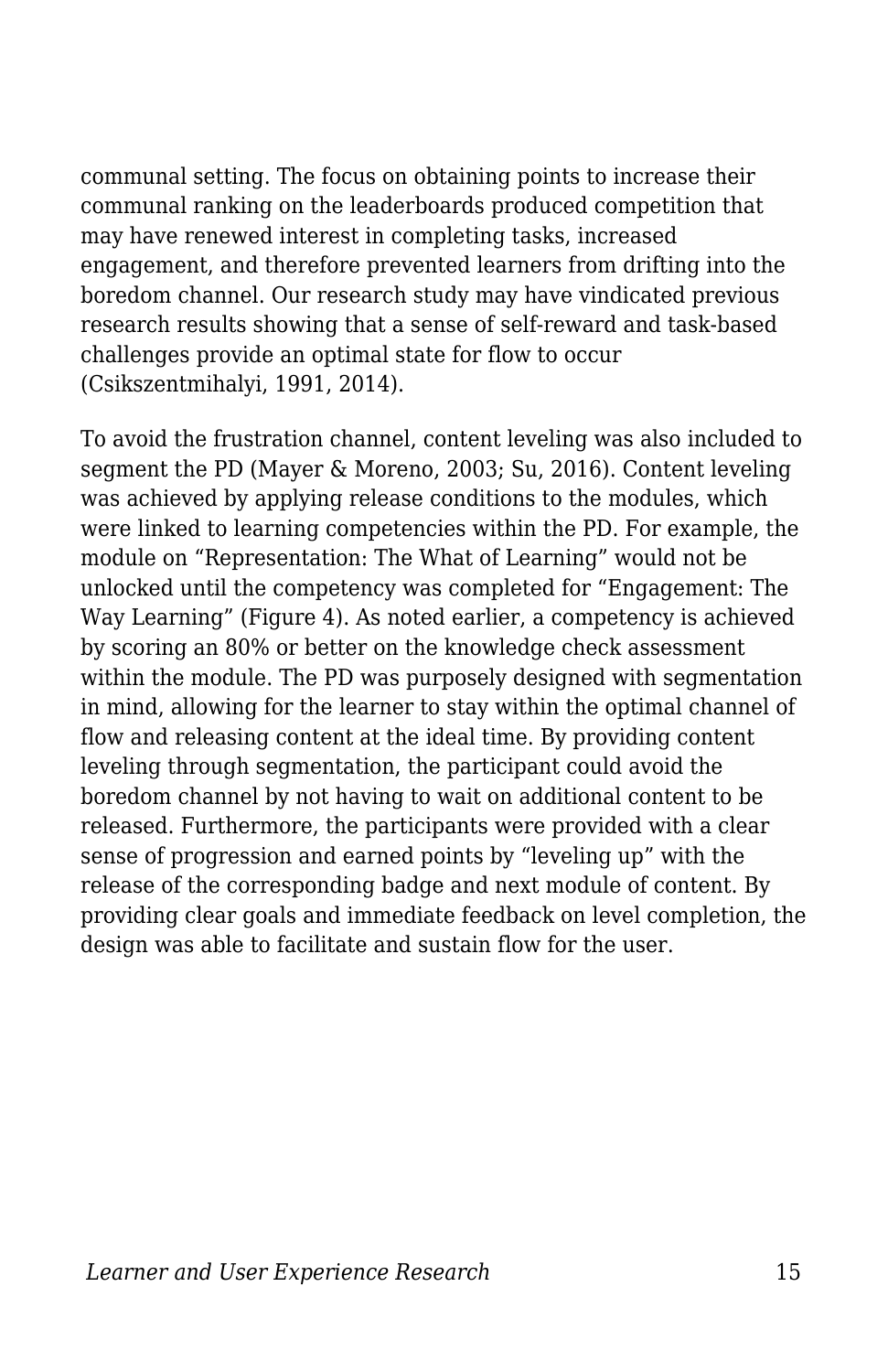## Representation: The What of Learning

All conditions must be met Achieves the Competency: Engagement - The WHY of Learning

**Figure 4**

*An Example of a Release Condition Linked to the Achievement of a Competency*

As participants progressed within the PD, instant feedback mechanisms were used in the course. Once a participant completed a knowledge check, they were immediately provided the results, along with information on the questions that were missed. The missed questions provided information on where participants could revisit the content within the course. Knowledge checks were configured for unlimited attempts and participants passed the assessment only after they scored an 80% or better. Additionally, the participant was also awarded points for each badge obtained and the point values were added to the course leaderboard. This allowed for the learner to be certain of the decision-making, progressing at their own rate. Successfully completing the knowledge check in the module awarded the participant the corresponding badge for the corresponding UDL competency.

Once a participant successfully obtained all the badges within the course, a certificate of completion was automatically generated and awarded to the participant. The certificate was customized to the participant and contained their full name, along with the university logo and signature from the Director of Distance Learning (Figure 5). The LMS provided the ability to add replace strings on the award

*Learner and User Experience Research* 16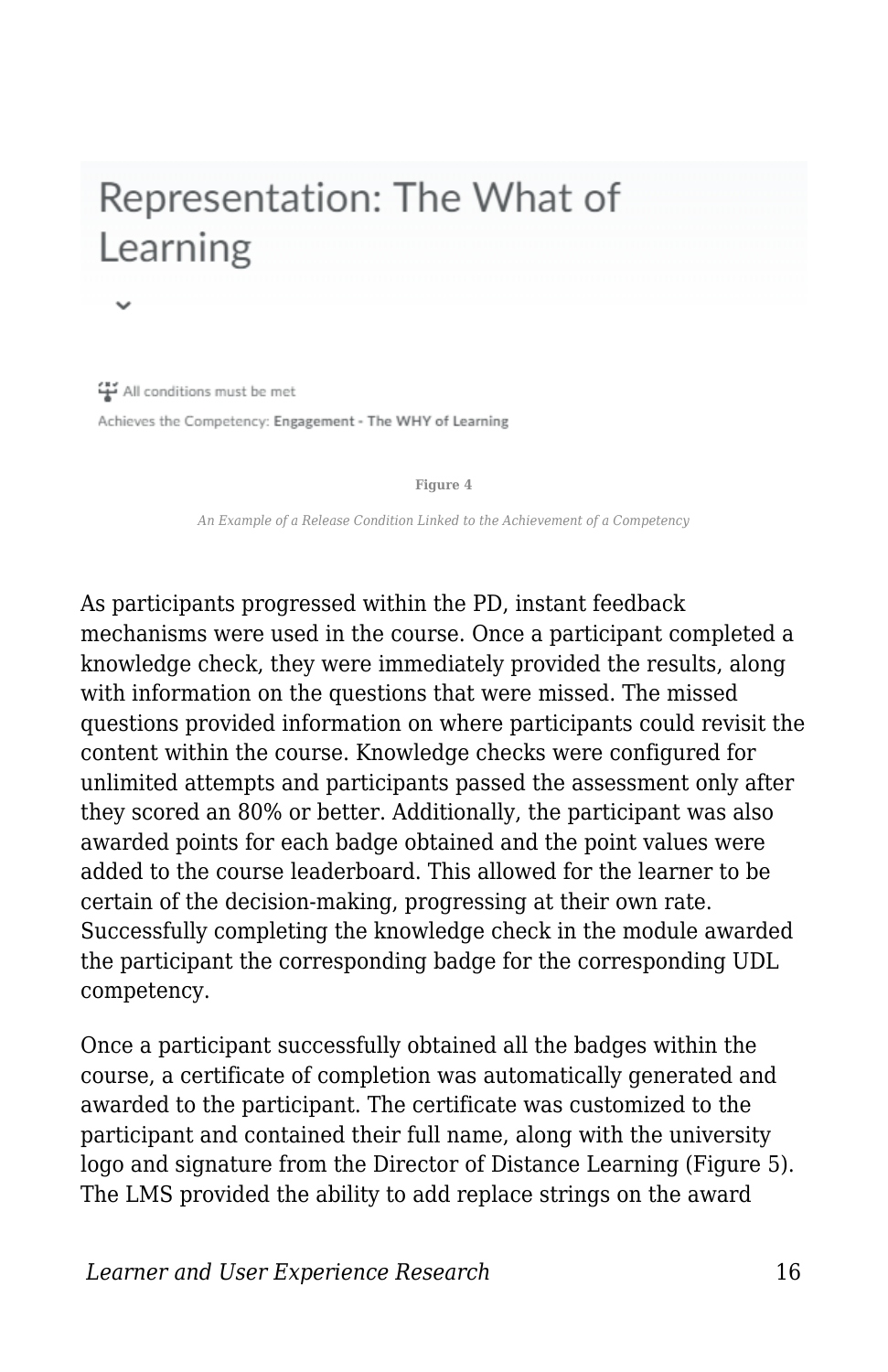certificate, which allowed for the automation of the award information (ex. name, date, issuing department, and the name of the PD). In addition to badges, summative certificates serve as an additional external motivator and catalyst for flow to occur. That said, the certificate differed from badges in terms of perceived rigor and length of concentration required for obtaining the award. While the badges were a reward for short-term, individual achievement, the participants found the certificate was the primary external motivation for completing the PD because they could be shared with their peers (i.e., department chair, colleagues). In doing so, the PD interface design suggests the different external motivators could have attributed to a sustained state of flow by providing a longer concentration on task and presenting a greater challenge for this macro-learning artifact.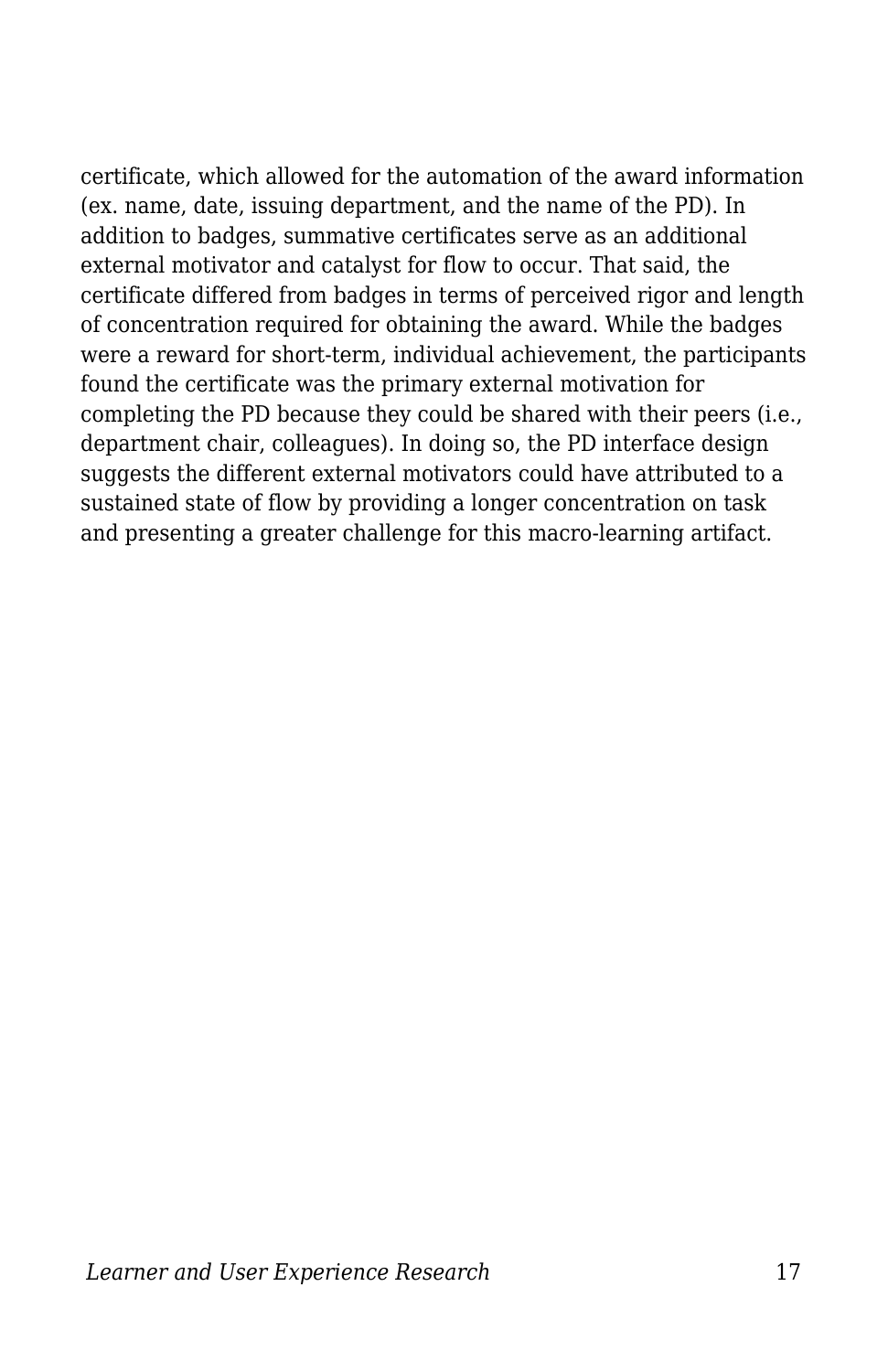

**Figure 5**

*An Example of a Certificate of Completion That Was Generated for a Participant Within the Online PD Course of Universal Design for Learning*

#### **3.6. Lessons Learned and Implications**

The focus of this case study was online faculty's perceptions of engagement within a gamified professional development course. The results of the study suggest that online faculty PD is not a uniform approach. While the literature has described PD characteristically lacking engagement, using flow theory to design the course may be one way to offset this flaw in the PD's potential learning experience. Furthermore, the design case also suggests that providing participants with a challenge not only drives engagement, but also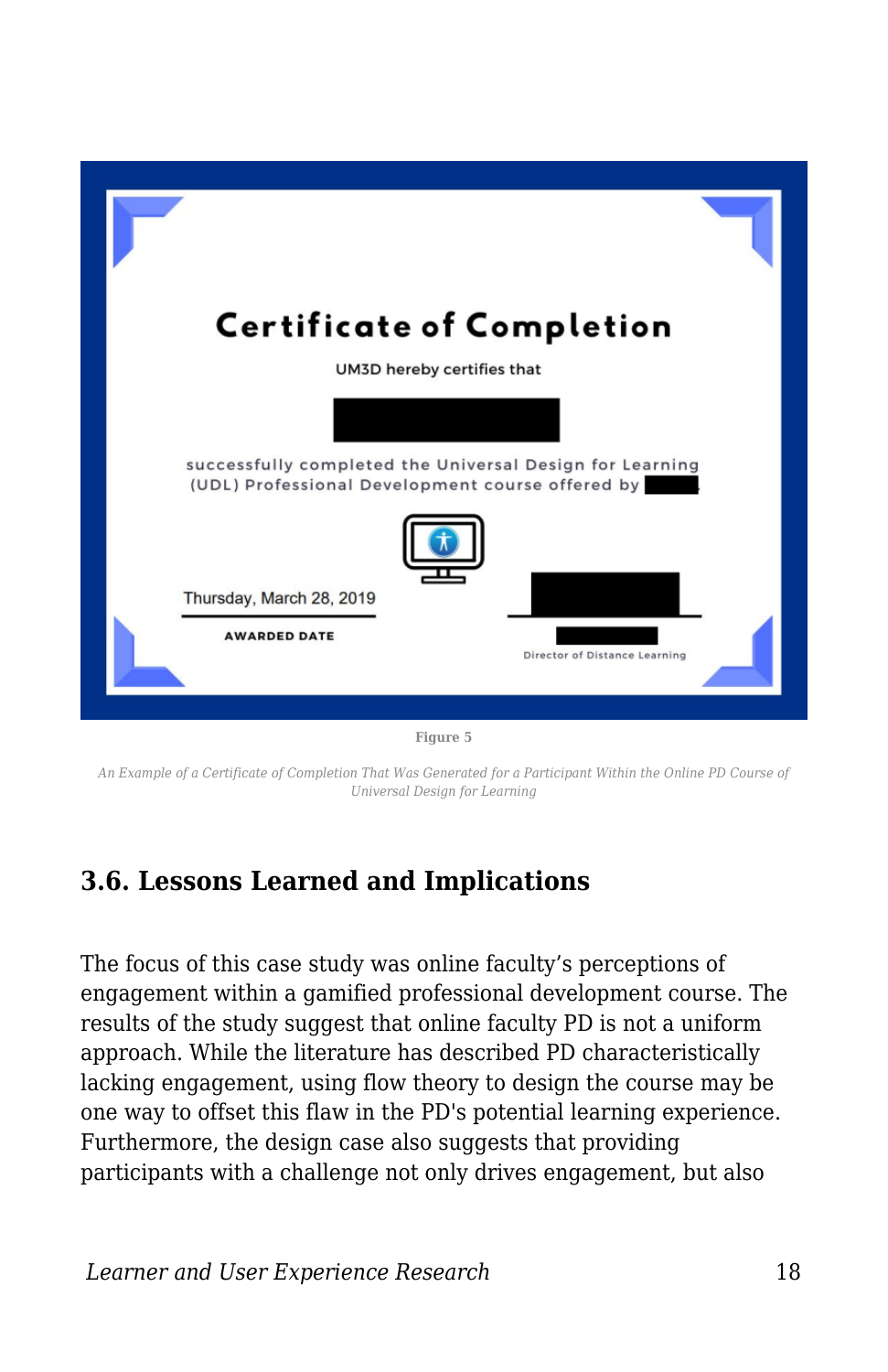can provide a sense of reward and accomplishment by completing the challenge. By providing challenges in a way that aligns with flow theory, participants can experience increased engagement to complete the required tasks to further progress within the PD.

Additionally, PD design should be centered around a gamified design that provides participants not only with intrinsic motivation, but also extrinsic motivation to stay engaged. The results of this study showed how badges provided participants with an instant reward for obtaining a learning goal, drove the participant to obtain all the badges, and consequently sustained flow within the PD. The didactic offerings of PD traditionally do not provide participants with extrinsic motivation (e.g., awards) to stay engaged. That said, instructional designers should keep in mind that the awards should be implemented in a way that brings value and are applicable to the participant. In terms of game competition, the design case describes how competition drove engagement and created an optimal environment for flow to occur. The design case thus suggests that competition is not only a community driven idea, but can also be done on an individual basis within the gamified learning environment. As stated previously in literature review, studies have shown the positive effect that competitive gamification features, such as a leaderboard, has on engagement as participants interact on tasks to increase social ranking. However, the results of the study suggest participants were also motivated to obtain all the available awards for personal accomplishment and not solely for community recognition. The final suggestion to sustain flow regards segmentation of the content. The results of the current study suggest that segmentation can lead to an optimal flow state of concentration and intense focus. As stated earlier, if the PD is not instructor driven, the design should be centered around self-directed learning. However, for self-directed learning to be effective, design strategies should take cognitive load into account. These design strategies include checkpoints for progression of content, clearly identifying the PD learning goals, and using consistent organization of the modules. The results of the study

*Learner and User Experience Research* 19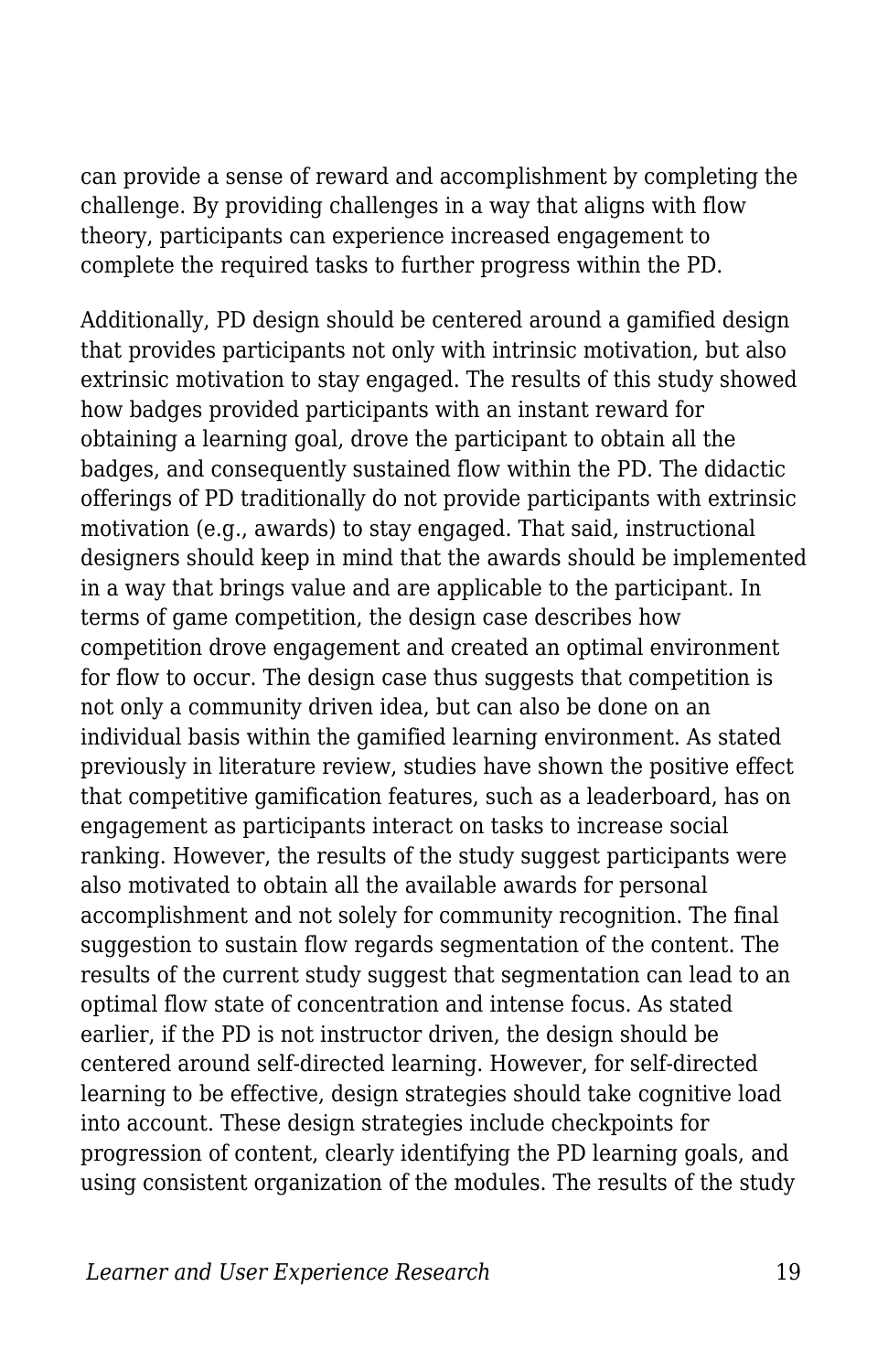show that gamification can assist with segmentation by using content leveling tactics to release content based on a set of required conditions. By creating PD around segmentation design, participants could experience increased engagement, maintain cognitive load and have a clear path of completion.

## **4. Limitations**

Although the design case highlights how flow theory could be applied to a gamified approach, there are opportunities for other designers implementing LXD. The design case was limited to the gamification features of badging, award certificate, content leveling, and a leaderboard due to the limitations of the selected LMS. Ideally, the design would have examined additional gamification features not afforded by the LMS. For example, the design could have benefited from additional gamification elements such as digital avatars, a progress bar within the content modules, and actual games within the PD course. By including additional gamification features in the design, a more holistic understanding of engagement and flow could be gained from these different elements. Future design cases could also examine flow perceptions over time from a longitudinal perspective, instead of the short amount of time that learners were engaged with this course.

## **5. Conclusion**

Researchers argue the application of theory towards interface design is an important element in how learning is supported (da Rocha Seixas et al., 2016; Hwang et al., 2012). We argue the elements of effective LXD have yet to be addressed within many approaches to learning systems design. To better address the intersection of learning theory and human-computer interaction, Csikszentmihalyi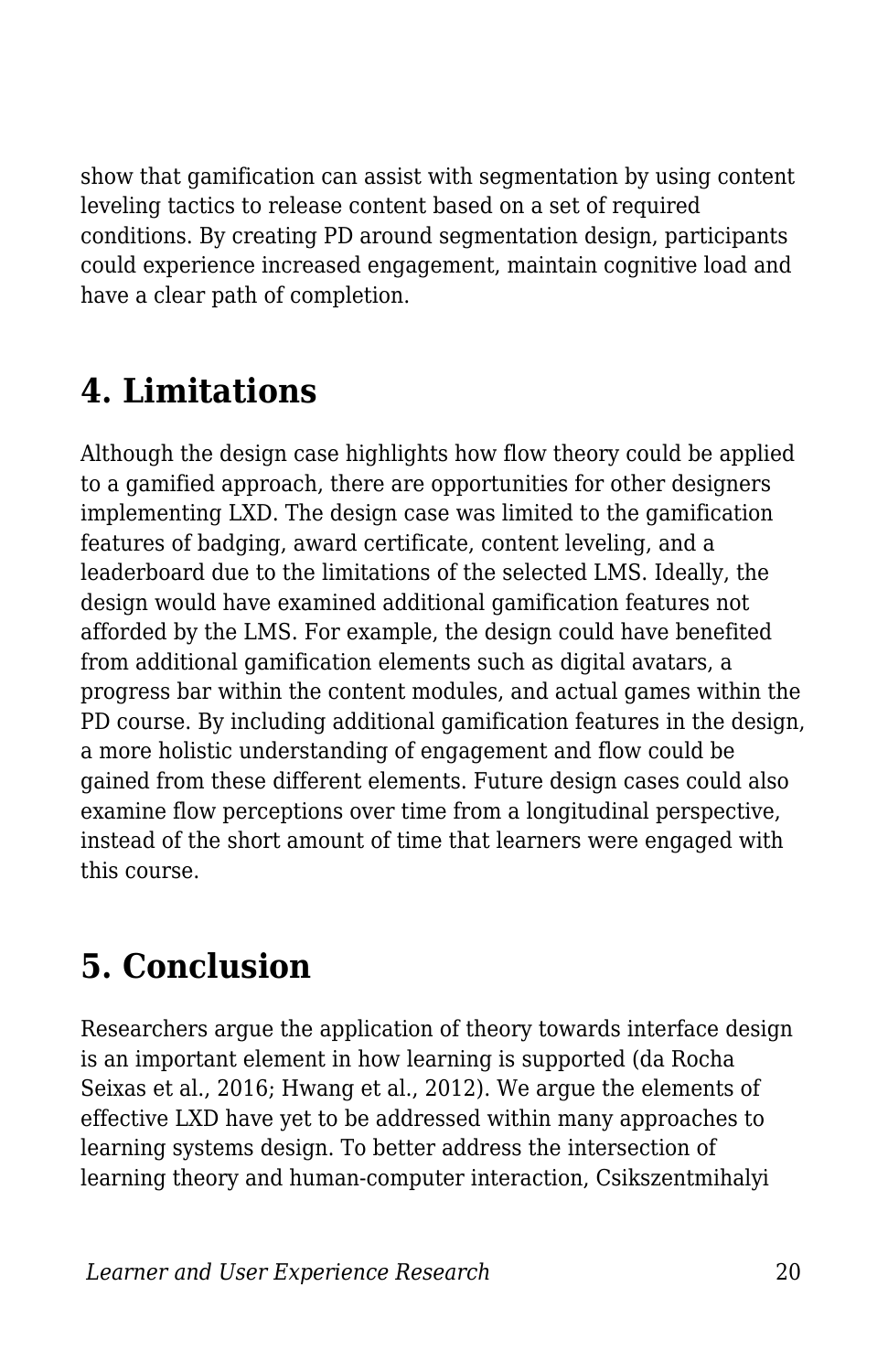(1991) provides the following eight dimensions of optimal flow performance to increase user engagement: clear goals and immediate feedback, equilibrium between the level of challenge and personal skill, merging of action and awareness, focused concentration, sense of potential control, loss of self-consciousness, time distortion, tutotelic or self-rewarding experience. As it relates to learning experience design, interfaces should be designed to experience the flow channel using the above constructs. For example, a welldeveloped LXD often causes individuals to experience flow through a challenging activity that requires skill and has an attainable, objective goal (Moneta & Csikszentmihalyi, 1996). Alternatively, flow theory highlights how a poorly designed interface can preclude meaningful learning; that is, interface design can disrupt learners attainment of flow status and lead towards the boredom or frustration channel.

### **References**

- Antonaci, A., Klemke, R., Kreijns, K., & Specht, M. (2018). Get gamification of MOOC right! *International Journal of Serious Games, 5*(3), 61–78.
- Baxter, R. J., Holderness, D. K., Jr, & Wood, D. A. (2015). Applying basic gamification techniques to IT compliance training: Evidence from the lab and field. *Journal of Information Systems, 30*(3), 119–133.
- Belland, B. R., Burdo, R., & Gu, J. (2015). A blended professional development program to help a teacher learn to provide one-toone scaffolding. *Journal of Science Teacher Education, 26*(3), 263–289.
- Boling, E. (2010). The need for design cases: Disseminating design knowledge. *International Journal of Designs for Learning, 1*(1).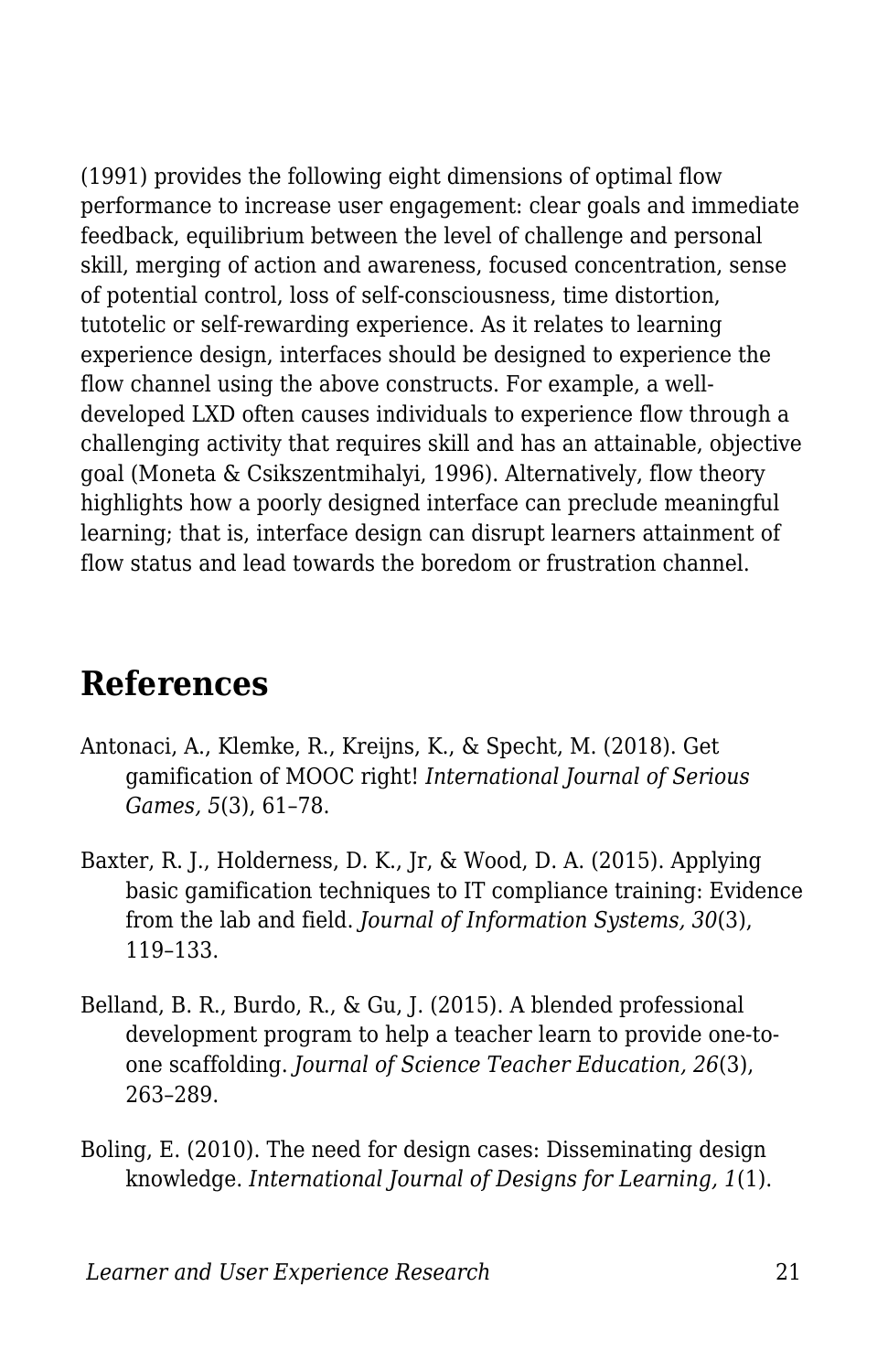[https://edtechbooks.org/-YEHm](https://www.learntechlib.org/p/209679/)

- Bozkurt, A., Akgun-Ozbek, E., Yilmazel, S., Erdogdu, E., Ucar, H., Guler, E., Sezgin, S., Karadeniz, A., Sen-Ersoy, N., Goksel-Canbek, N., Dincer, G. D., Ari, S., & Aydin, C. H. (2015). Trends in distance education research: A content analysis of journals 2009-2013. *International Review of Research in Open and Distributed Learning, 16*(1), 330–363.
- Breuer, J., & Bente, G. (2010). Why so serious? On the relation of serious games and learning. *Journal for Computer Game Culture, 4*(1), 7–24.
- Brigham, T. J. (2015). An introduction to gamification: Adding game elements for engagement. *Medical Reference Services Quarterly, 34*(4), 471–480.
- Brinkley-Etzkorn, K. E. (2018). Learning to teach online: Measuring the influence of faculty development training on teaching effectiveness through a TPACK lens. *The Internet and Higher Education, 38*, 28–35.
- Buckley, P., & Doyle, E. (2016). Gamification and student motivation. *Interactive Learning Environments, 24*(6), 1162–1175.
- Chen, J., Wang, M., Kirschner, P. A., & Tsai, C.-C. (2018). The role of collaboration, computer use, learning environments, and supporting strategies in CSCL: A meta-analysis. *Review of Educational Research, 88*(6), 799–843.
- Choi, D. H., Kim, J., & Kim, S. H. (2007). ERP training with a webbased electronic learning system: The flow theory perspective. *International Journal of Human-Computer Studies, 65*(3), 223–243.

Csikszentmihalyi, M. (1990). *The psychology of optimal experience*.

*Learner and User Experience Research* 22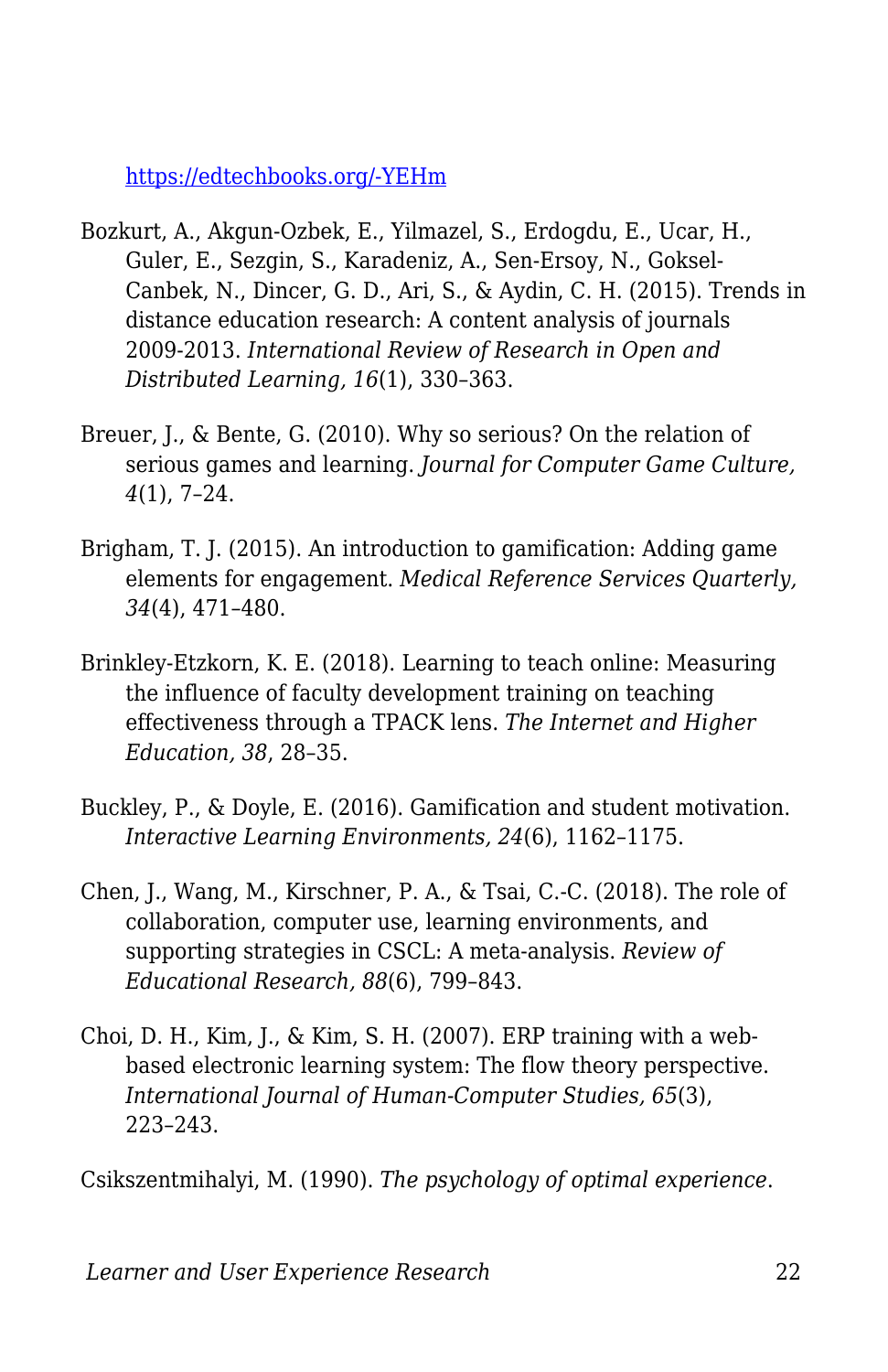HarperPerennial.

- Csikszentmihalyi, M. (1991). *Flow, the psychology of optimal experience - Steps towards enchancing the quality of life*. Harper & Row Publishers.
- Csikszentmihalyi, M. (1997). *Finding flow: The psychology of engagement with everyday life*. Basic Books.
- Csikszentmihalyi, M. (2014). *Applications of flow in human development and education: The collected works of Mihaly Csikszentmihaly*i. Springer.
- Csikszentmihalyi, M., & Csikszentmihalyi, I. (1975). *Beyond boredom and anxiety*. Jossey-Bass.
- da Rocha Seixas, L., Gomes, A. S., & de Melo Filho, I. J. (2016). Effectiveness of gamification in the engagement of students. *Computers in Human Behavior, 58*, 48–63.
- Dicheva, D., Dichev, C., Agre, G., Angelova, G., & Others. (2015). Gamification in education: A systematic mapping study. *Educational Technology & Society, 18*(3), 75–88.
- Elliott, M., Rhoades, N., Jackson, C. M., & Mandernach, B. J. (2015). Professional development: Designing initiatives to meet the needs of online faculty. *Journal of Educators Online, 12*(1), 160–188.
- Ge, X., Law, V., & Huang, K. (2016). Detangling the interrelationships between self-regulation and ill-structured problem solving in problem-based learning. *Interdisciplinary Journal of Problem-Based Learning, 10*(2), 1–11.
- Guo, Z., Xiao, L., Van Toorn, C., Lai, Y., & Seo, C. (2016). Promoting online learners' continuance intention: An integrated flow framework. *Information & Management, 53*(2), 279–295.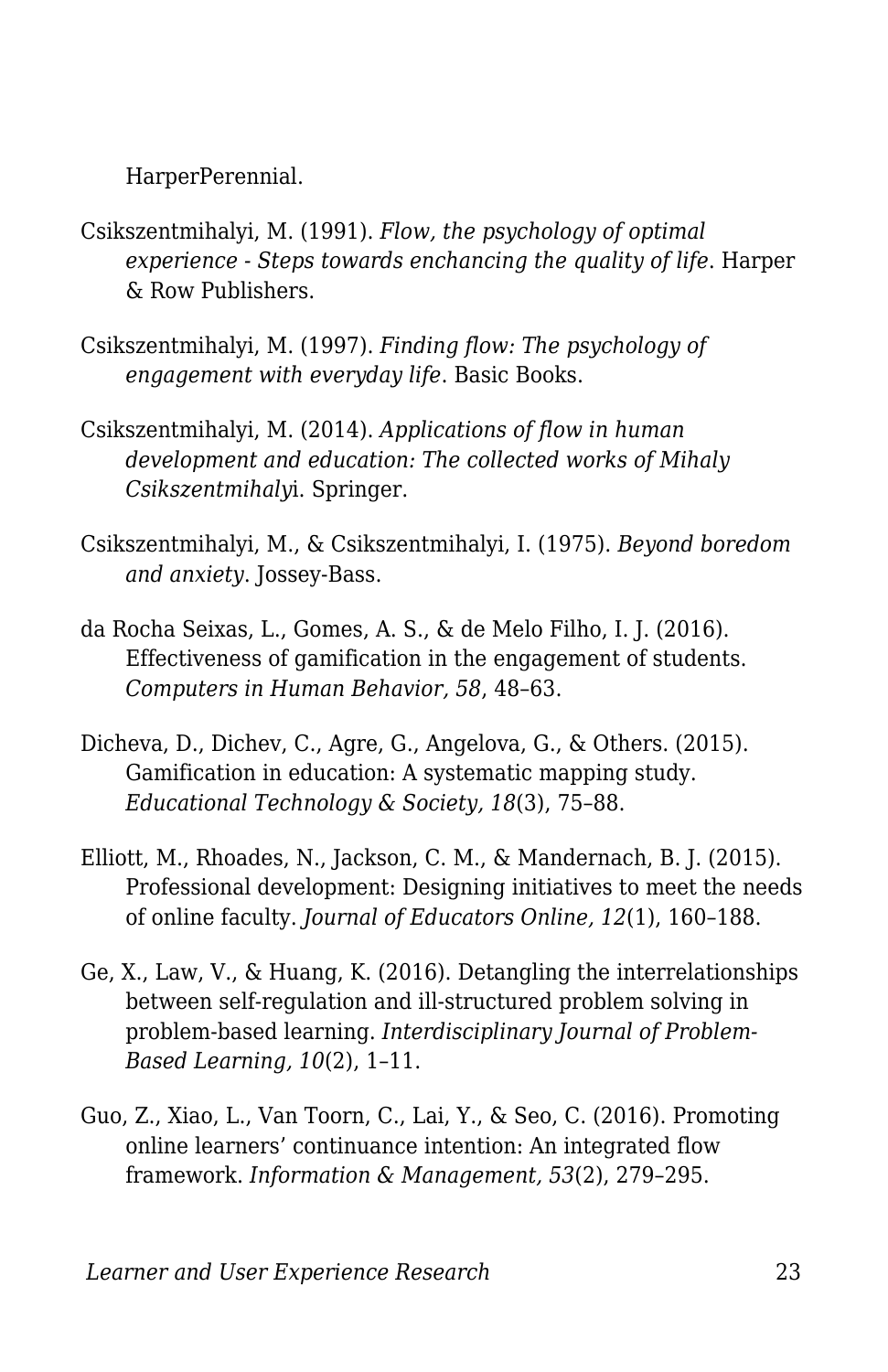- Hamari, J. (2017). Do badges increase user activity? A field experiment on the effects of gamification. *Computers in Human Behavior, 71*, 469–478.
- Hanus, M. D., & Fox, J. (2015). Assessing the effects of gamification in the classroom: A longitudinal study on intrinsic motivation, social comparison, satisfaction, effort, and academic performance. *Computers & Education, 80*, 152–161.
- Herman, J. H. (2012). Faculty development programs: The frequency and variety of professional development programs available to online instructors. *Journal of Asynchronous Learning Networks, 16*(5), 87–106.
- Holyoke, L., & Larson, E. (2009). Engaging the adult learner generational mix. *Journal of Adult Education, 38*(1), 12–21.
- Hwang, G.-J., Wu, P.-H., & Chen, C.-C. (2012). An online game approach for improving students' learning performance in webbased problem-solving activities. *Computers & Education, 59*(4), 1246–1256.
- Kim, N. J., Belland, B., & Walker, A. E. (2017). Effectiveness of computer-based scaffolding in the context of problem-based learning for STEM education: Bayesian meta-analysis. *Educational Psychology Review, 30*(2), 397–429.
- Kuo, M.-S., & Chuang, T.-Y. (2016). How gamification motivates visits and engagement for online academic dissemination—An empirical study. *Computers in Human Behavior, 55*, 16–27.
- Kyewski, E., & Krämer, N. C. (2018). To gamify or not to gamify? An experimental field study of the influence of badges on motivation, activity, and performance in an online learning course. *Computers & Education, 118*, 25–37.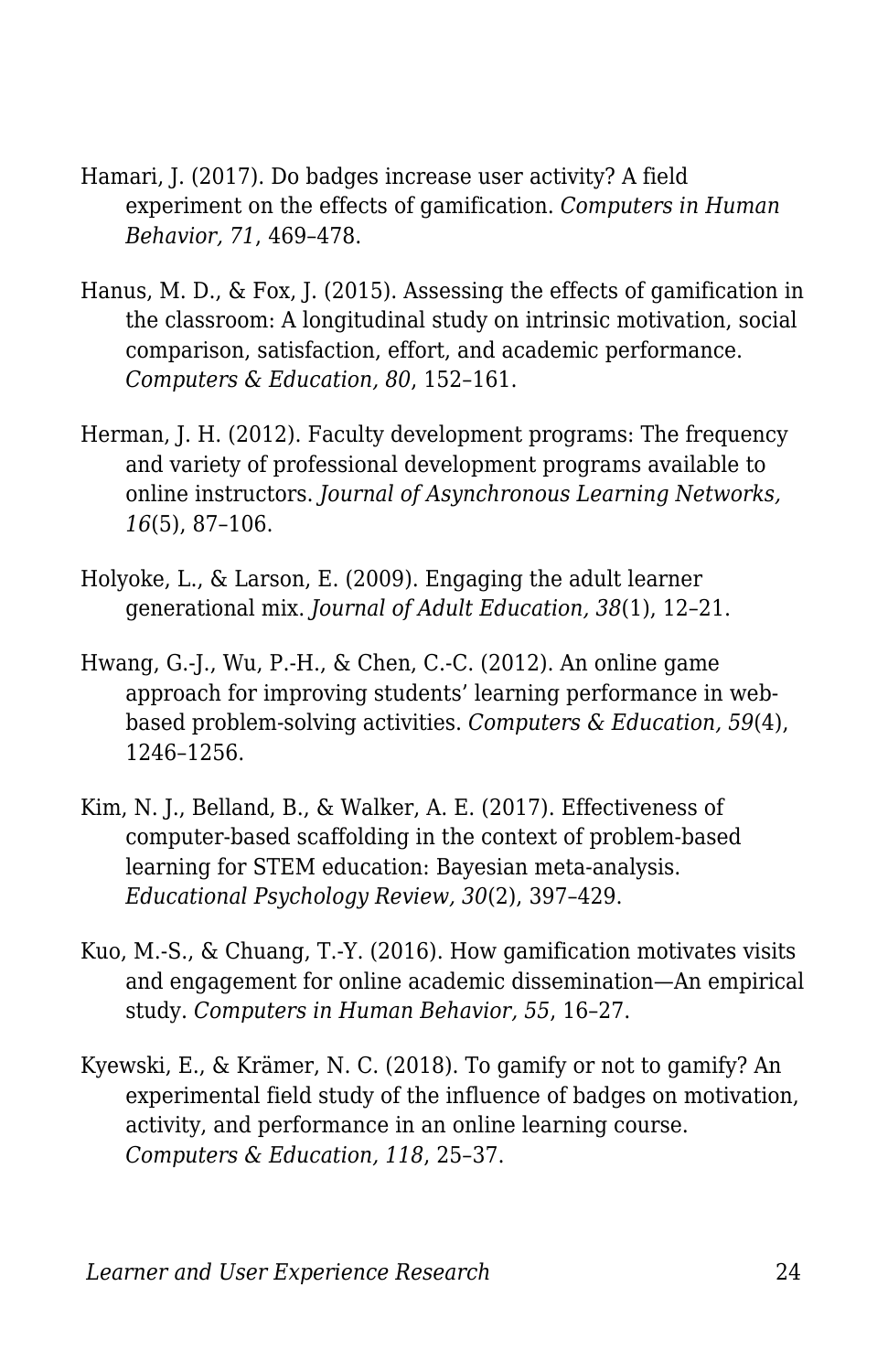- Landers, R. N., Armstrong, M. B., & Collmus, A. B. (2017). How to use game elements to enhance learning: Applications of the theory of gamified learning. In M. Ma & A. Oikonomou (Eds.), *Serious games and edutainment applications* (Vol. 2, pp. 457–483). Springer International Publishing.
- Liu, D., Santhanam, R., & Webster, J. (2017). Toward meaningful engagement: A framework for design and research of gamified information systems. *MIS Quarterly, 41*(4), 1011–1034.
- Loyens, S., Magda, J., & Rikers, R. M. J. P. (2008). Self-directed learning in problem-based learning and its relationships with selfregulated learning. *Educational Psychology Review, 20*(4), 411–427.
- Mayer, R. E., & Moreno, R. (2003). Nine ways to reduce cognitive load in multimedia learning. *Educational Psychologist, 38*(1), 43–52.
- Mekler, E. D., Brühlmann, F., Tuch, A. N., & Opwis, K. (2017). Towards understanding the effects of individual gamification elements on intrinsic motivation and performance. *Computers in Human Behavior, 71*, 525–534.
- Merrill, D. (2018). Using the first principles of instruction to make instruction effective, efficient, and engaging. In R. E. West (Ed.), *Foundations of learning and instructional design technology: Historical roots and current trends*. EdTech Books. [https://edtechbooks.org/-Gnmv](https://edtechbooks.org/lidtfoundations/using_the_first_principles_of_instruction)
- Moneta, G. B., & Csikszentmihalyi, M. (1996). The effect of perceived challenges and skills on the quality of subjective experience. *Journal of Personality, 64*(2), 275–310.
- Nathan, M. J., & Petrosino, A. (2003). Expert blind spot among preservice teachers. *American Educational Research Journal, 40*(4), 905–928.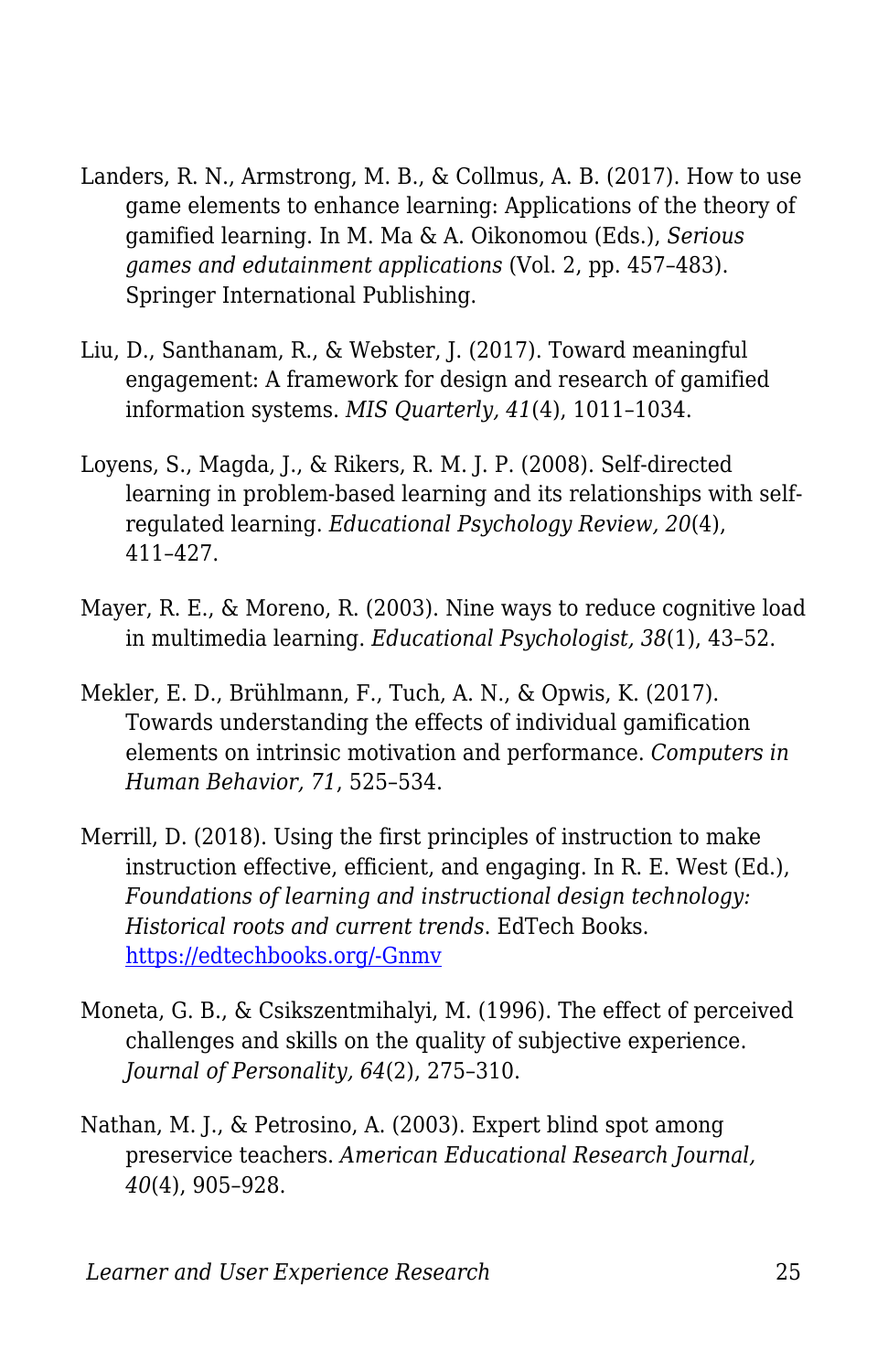- Özhan, Ş. Ç., & Kocadere, S. A. (2020). The effects of flow, emotional engagement, and motivation on success in a gamified online learning environment. *Journal of Educational Computing Research, 57*(8), 2006–2031.
- Rawendy, D., Ying, Y., Arifin, Y., & Rosalin, K. (2017). Design and development game Chinese language learning with gamification and using mnemonic method. *Procedia Computer Science, 116*, 61–67.
- Sharek, D., & Wiebe, E. (2011). Using flow theory to design video games as experimental stimuli. *Human Factors and Ergonomics Society Annual Meeting Proceedings, 55*(1), 1520–1524.
- Su, C.-H. (2016). The effects of students' motivation, cognitive load and learning anxiety in gamification software engineering education: A structural equation modeling study. *Multimedia Tools and Applications, 75*(16), 10013–10036.
- Tosuntaş, Ş. B., Karadağ, E., & Orhan, S. (2015). The factors affecting acceptance and use of interactive whiteboard within the scope of FATIH project: A structural equation model based on the unified theory of acceptance and use of technology. *Computers & Education, 81*, 169–178.
- Weschke, B., & Canipe, S. (2010). The faculty evaluation process: The first step in fostering professional development in an online university. *Journal of College Teaching & Learning (TLC), 7*(1), 45–58.
- Wingo, N. P., Ivankova, N. V., & Moss, J. A. (2017). Faculty perceptions about teaching online: Exploring the literature using the technology acceptance model as an organizing framework. *Online Learning, 21*(1), 15–35.

Zygouris-Coe, V. I., & Swan, B. (2010). Challenges of online teacher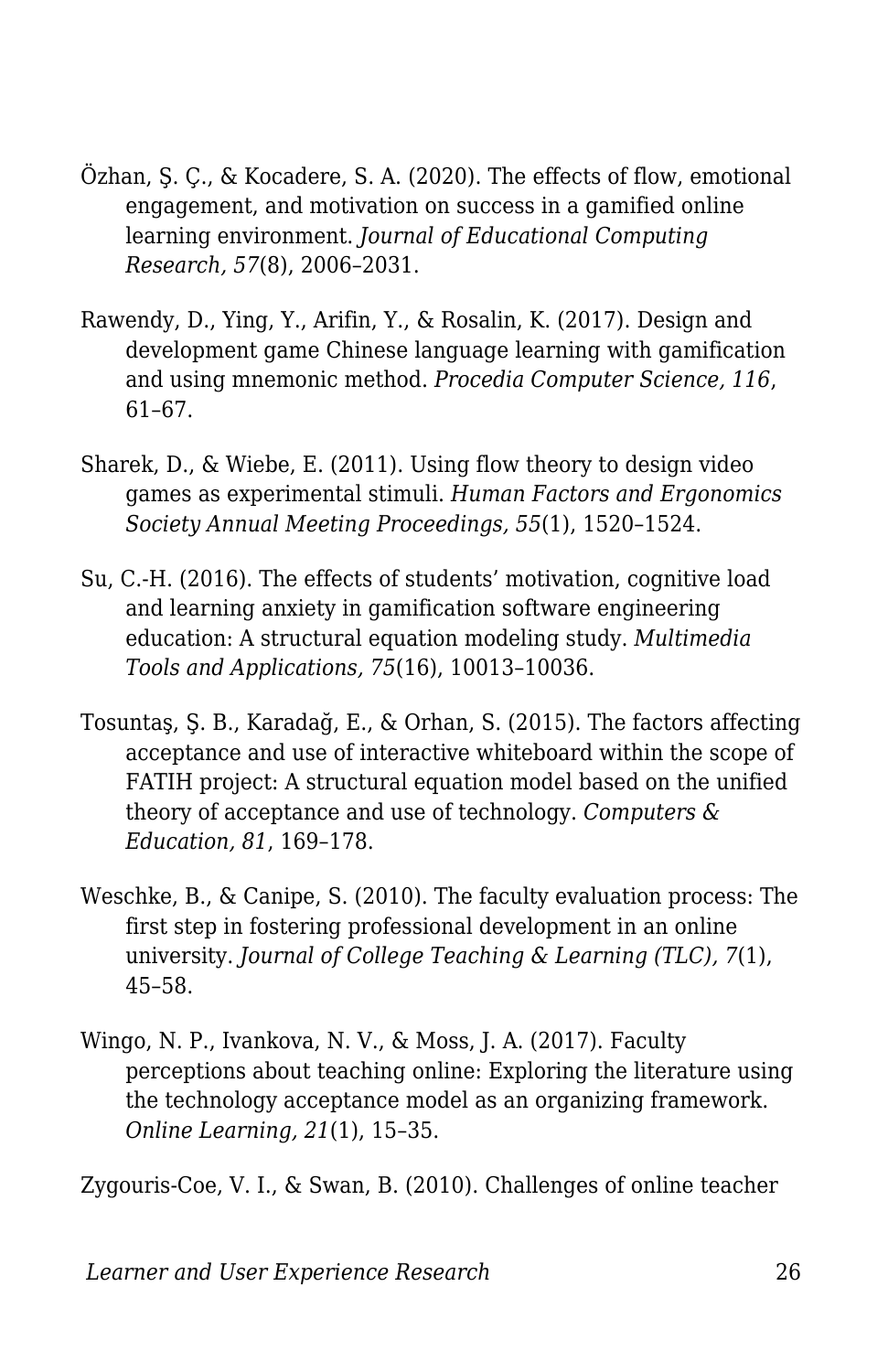professional development communities: A statewide case study in the United States. In S. Simon, K. Fernstrom, T. Wubbels, & B. Hudson (Eds.), *Online learning communities and teacher professional development: Methods for improved education delivery* (pp. 114–133). IGI Global.